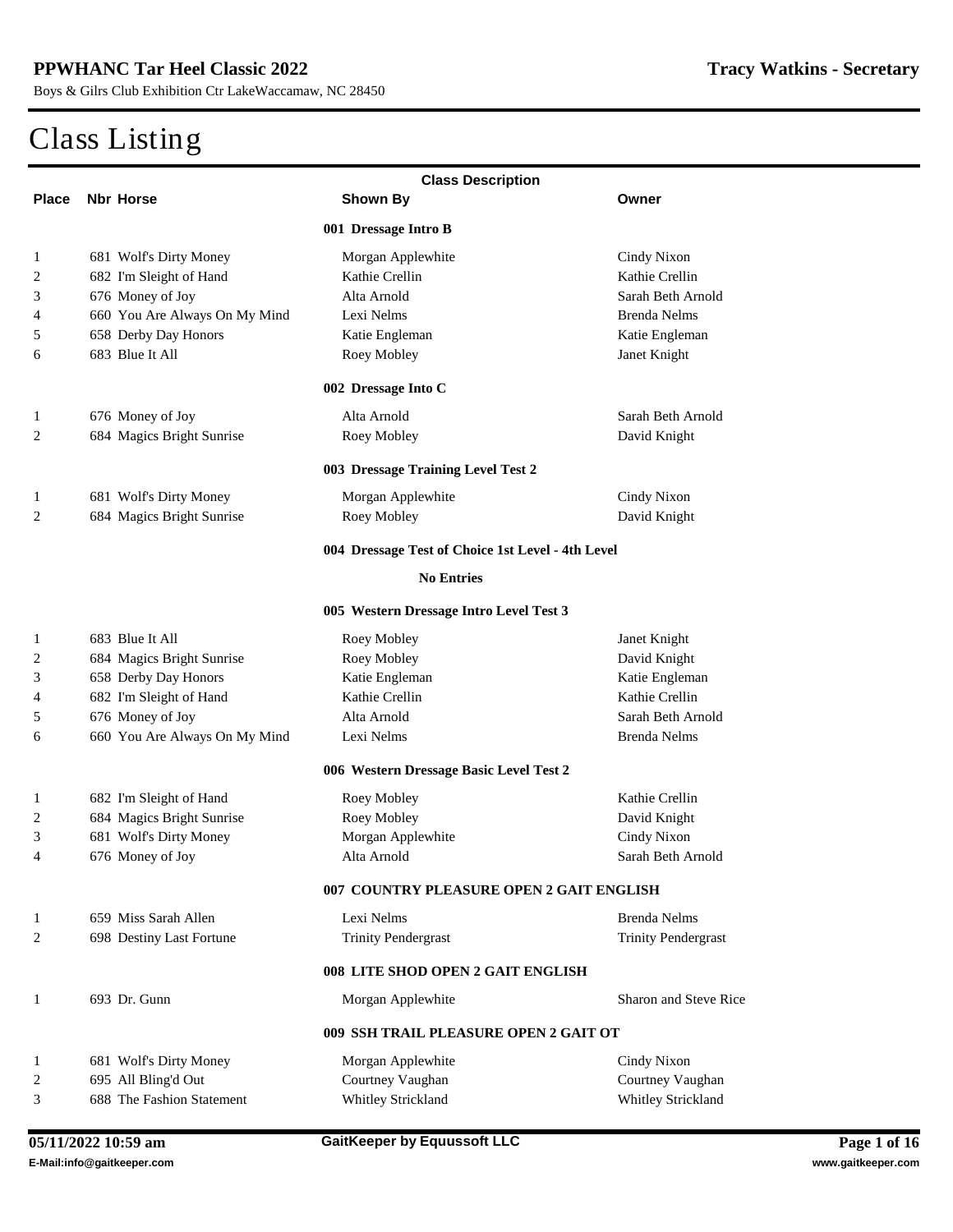| <b>Class Description</b> |                                      |                                                    |                              |  |
|--------------------------|--------------------------------------|----------------------------------------------------|------------------------------|--|
| <b>Place</b>             | <b>Nbr Horse</b>                     | <b>Shown By</b>                                    | Owner                        |  |
|                          |                                      | 010 CLASSIC PARK OPEN 2 GAIT ENGLISH               |                              |  |
| 1                        | 693 Dr. Gunn                         | <b>Morgan Applewhite</b>                           | <b>Sharon and Steve Rice</b> |  |
|                          |                                      | 011 TWH PLEASURE JR HORSE 5 & UNDER 2 GAIT OPEN OT |                              |  |
| 1                        | 549 A Stormy Summer                  | <b>Grace Cozart</b>                                | <b>Grace Cozart</b>          |  |
| 2                        | 686 Dani California                  | <b>Alaina Cross</b>                                | <b>Cammi Eggers</b>          |  |
| 3                        | <b>652 Better Than Revenge</b>       | <b>Morgan Hodge</b>                                | <b>Morgan Hodge</b>          |  |
| 4                        | 699 Lined with JFK                   | <b>Trinity Pendergrast</b>                         | <b>Trinity Pendergrast</b>   |  |
| 5                        | <b>689 Whiskey Business</b>          | <b>Shannon Morgan</b>                              | <b>Shannon Morgan</b>        |  |
| 6                        | <b>658 Derby Day Honors</b>          | Katie Engleman                                     | Katie Engleman               |  |
|                          |                                      | 012 TRAIL PLEASURE OPEN 2 GAIT ENGLISH             |                              |  |
| 1                        | 547 Walking All Around               | <b>Savannah Beane</b>                              | <b>Robert Long</b>           |  |
| 2                        | 616 All Tee'd Up                     | <b>Erin Cottrell</b>                               | <b>Sid Cottrell</b>          |  |
|                          | 013 TWH PLEASURE 2 GAIT OPEN ENGLISH |                                                    |                              |  |
| 1                        | 548 Crimson in Dixie                 | <b>Trinity Pendergrast</b>                         | <b>Clara Vick</b>            |  |
| 2                        | 694 Blue Mamba                       | <b>Saige Garrett</b>                               | <b>Courtney Vaughan</b>      |  |
| 3                        | 684 Magics Bright Sunrise            | <b>Roey Mobley</b>                                 | <b>David Knight</b>          |  |
| 4                        | 647 Oro Blanco                       | Parys Braxton                                      | <b>Parys Braxton</b>         |  |
| 5                        | 687 This Master in An Encore         | <b>Connor Landon</b>                               | <b>Stephanie Garrett</b>     |  |
| 6                        | 623 Delight's Lady Rhythm            | <b>Addie Braxton</b>                               | <b>Addie Braxton</b>         |  |
|                          | 646 Lined Up Jade                    | <b>Koen Morris</b>                                 | <b>Koen Morris</b>           |  |
|                          |                                      | 014 COUNTRY PLEASURE OPEN 3 GAIT ENGLISH           |                              |  |
| 1                        | 659 Miss Sarah Allen                 | <b>Lexi Nelms</b>                                  | <b>Brenda Nelms</b>          |  |
|                          |                                      | 015 TRAIL PLEASURE OPEN 3 GAIT ENGLISH             |                              |  |
| 1                        | 546 Dancing All Around               | <b>Sarah Laney</b>                                 | <b>Robert Long</b>           |  |
| 2                        | 686 Dani California                  | <b>Alaina Cross</b>                                | <b>Cammi Eggers</b>          |  |
|                          |                                      | 016 ALL DAY PLEASURE ADULT 2 GAIT ENGLISH          |                              |  |
| 1                        | 617 Pride of the Carolina's          | <b>Erin Cottrell</b>                               | <b>Marcia Hersh</b>          |  |
| $\boldsymbol{2}$         | 683 Blue It All                      | Katie Engleman                                     | <b>Janet Knight</b>          |  |
| 3                        | 699 Lined with JFK                   | <b>Trinity Pendergrast</b>                         | <b>Trinity Pendergrast</b>   |  |
| 4                        | 651 Pistol Packing Annie             | <b>Morgan Hodge</b>                                | <b>Morgan Hodge</b>          |  |
|                          |                                      | 017 LITE SHOD OPEN 3 GAIT ENGLISH                  |                              |  |
|                          |                                      | <b>No Entries</b>                                  |                              |  |
|                          |                                      | 018 COUNTRY PLEASURE ADULT 2 GAIT ENGLISH          |                              |  |
| 1                        | 537 Walking In the Storm             | <b>Grace Cozart</b>                                | <b>Grace Cozart</b>          |  |
| $\boldsymbol{2}$         | <b>652 Better Than Revenge</b>       | <b>Morgan Hodge</b>                                | <b>Morgan Hodge</b>          |  |
| 3                        | 548 Crimson in Dixie                 | <b>Trinity Pendergrast</b>                         | <b>Clara Vick</b>            |  |
|                          |                                      |                                                    |                              |  |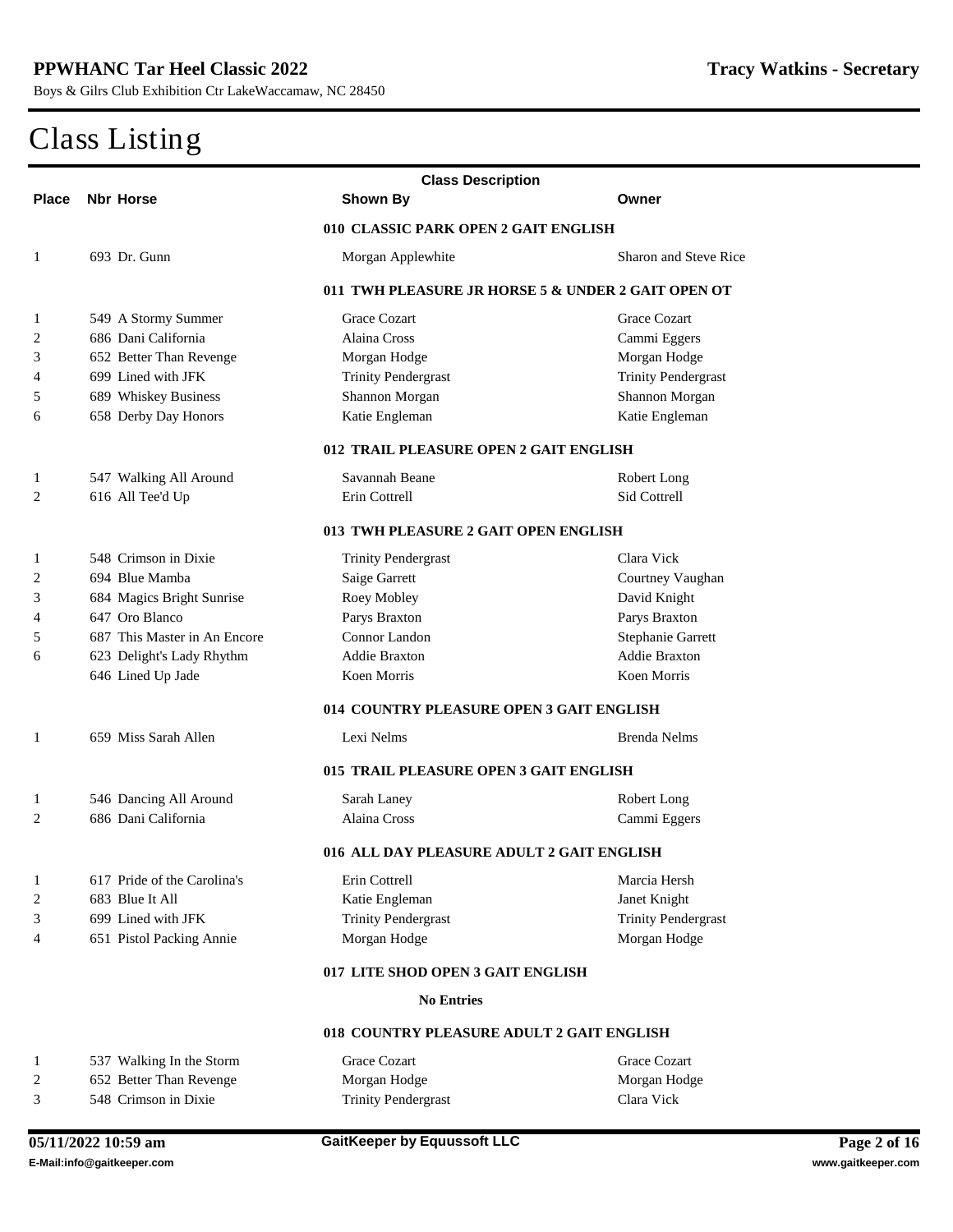| <b>Class Description</b> |                                 |                                                |                              |  |
|--------------------------|---------------------------------|------------------------------------------------|------------------------------|--|
| <b>Place</b>             | <b>Nbr Horse</b>                | <b>Shown By</b>                                | Owner                        |  |
|                          |                                 | 019 CLASSIC PARK OPEN-3 GAIT ENGLISH           |                              |  |
|                          |                                 | <b>No Entries</b>                              |                              |  |
|                          |                                 | 020 TRAIL PLEASURE AMATUER 2 GAIT ENGLISH      |                              |  |
| 1                        | 550 Katie All Around            | <b>Grace Cozart</b>                            | <b>Grace Cozart</b>          |  |
| 2                        | 547 Walking All Around          | <b>Savannah Beane</b>                          | <b>Robert Long</b>           |  |
| 3                        | 616 All Tee'd Up                | <b>Erin Cottrell</b>                           | <b>Sid Cottrell</b>          |  |
| 4                        | 546 Dancing All Around          | <b>Sarah Laney</b>                             | <b>Robert Long</b>           |  |
| 5                        | 691 Dixie Watch                 | <b>Sharon Rice</b>                             | <b>Sharon and Steve Rice</b> |  |
|                          |                                 |                                                |                              |  |
|                          |                                 | 021 TWH PLEASURE AMATUER 2 GAIT ENGLISH        |                              |  |
| 1                        | 694 Blue Mamba                  | <b>Saige Garrett</b>                           | <b>Courtney Vaughan</b>      |  |
| 2                        | 507 I'm June Cash               | Emma Wood                                      | Emma Wood                    |  |
| 3                        | 685 El Tresor                   | <b>Lauren Fleischer</b>                        | <b>Lyn Montgomery</b>        |  |
| 4                        | 548 Crimson in Dixie            | <b>Bailey Overby</b>                           | <b>Clara Vick</b>            |  |
| 5                        | <b>698 Destiny Last Fortune</b> | Makayla Neal                                   | <b>Trinity Pendergrast</b>   |  |
| 6                        | 686 Dani California             | <b>Cammi Eggers</b>                            | <b>Cammi Eggers</b>          |  |
|                          | 623 Delight's Lady Rhythm       | <b>Addie Braxton</b>                           | <b>Addie Braxton</b>         |  |
|                          | 647 Oro Blanco                  | Parys Braxton                                  | <b>Parys Braxton</b>         |  |
|                          | 687 This Master in An Encore    | <b>Connor Landon</b>                           | <b>Stephanie Garrett</b>     |  |
|                          |                                 | 022 TRAIL PLEASURE RACKING OPEN 2 GAIT ENGLISH |                              |  |
| 1                        | 690 Nine's Majorette            | <b>Steve Rice</b>                              | <b>Sharon and Steve Rice</b> |  |
| 2                        | 543 Twilight Blue               | <b>Etta Rose Ellis</b>                         | <b>Jessica Ellis</b>         |  |
| 3                        | 656 Eldora                      | <b>Jaimee Clary</b>                            | <b>Jaimee Clary</b>          |  |
|                          |                                 | 023 TWH PLEASURE GREEN RIDER 2 GAIT OT         |                              |  |
| 1                        | 548 Crimson in Dixie            | <b>Bailey Overby</b>                           | <b>Clara Vick</b>            |  |
| 2                        | 543 Twilight Blue               | <b>Etta Rose Ellis</b>                         | <b>Jessica Ellis</b>         |  |
| 3                        | 695 All Bling'd Out             | <b>Reagan Pettis</b>                           | <b>Courtney Vaughan</b>      |  |
| 4                        | 655 Bandit's Renegade GGF       | <b>Olivia Ezell</b>                            | <b>Jaimee Clary</b>          |  |
|                          |                                 | 024 PPWHANC ADULT MEMBERS 2 GAIT OT            |                              |  |
| 1                        | 537 Walking In the Storm        | <b>Grace Cozart</b>                            | <b>Grace Cozart</b>          |  |
| 2                        | 617 Pride of the Carolina's     | <b>Erin Cottrell</b>                           | <b>Marcia Hersh</b>          |  |
| 3                        | 699 Lined with JFK              | <b>Trinity Pendergrast</b>                     | <b>Trinity Pendergrast</b>   |  |
|                          | 539 Little Bitty Secret         | <b>Connie Hall</b>                             | <b>Connie Hall</b>           |  |
|                          |                                 | 025 TRAIL PLEASURE OPEN 5 & UNDER 2 GAIT OT    |                              |  |
| 1                        | 686 Dani California             | <b>Alaina Cross</b>                            | <b>Cammi Eggers</b>          |  |
| 2                        | 696 He's Breaking Parole        | <b>Ava Morgan</b>                              | <b>Shannon Morgan</b>        |  |
| 3                        | 692 Miss Carlotta               | <b>Morgan Applewhite</b>                       | <b>Sharon and Steve Rice</b> |  |
| 4                        | 691 Dixie Watch                 | <b>Sharon Rice</b>                             | <b>Sharon and Steve Rice</b> |  |
|                          |                                 |                                                |                              |  |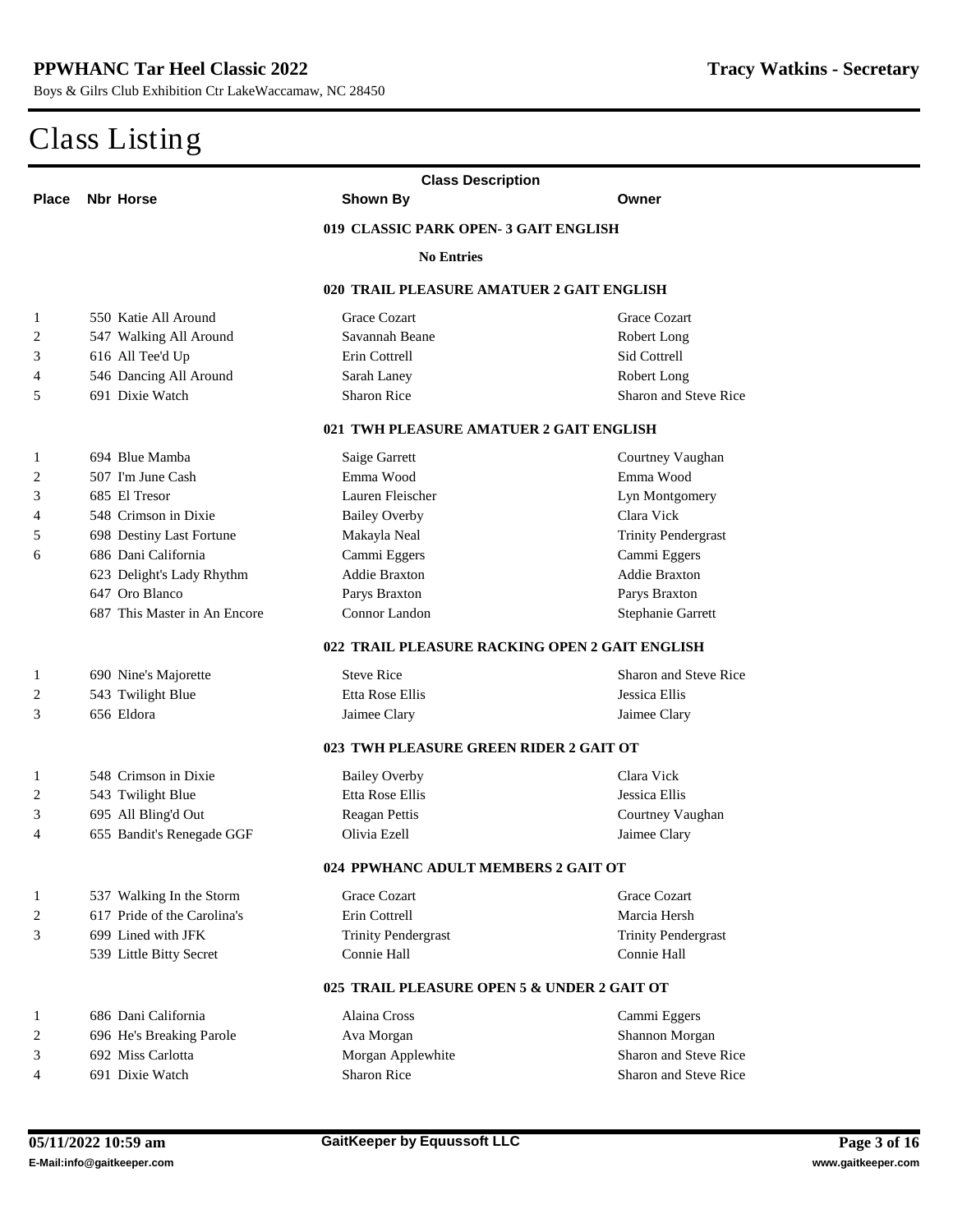|              | <b>Class Description</b>                       |                                                     |                              |  |  |
|--------------|------------------------------------------------|-----------------------------------------------------|------------------------------|--|--|
| <b>Place</b> | <b>Nbr Horse</b>                               | <b>Shown By</b>                                     | Owner                        |  |  |
|              |                                                | 026 TWH PLEASURE GREEN HORSE OPEN 2 GAIT OT         |                              |  |  |
| 1            | 549 A Stormy Summer                            | <b>Grace Cozart</b>                                 | <b>Grace Cozart</b>          |  |  |
| 2            | 548 Crimson in Dixie                           | <b>Bailey Overby</b>                                | <b>Clara Vick</b>            |  |  |
| 3            | <b>658 Derby Day Honors</b>                    | <b>Katie Engleman</b>                               | Katie Engleman               |  |  |
| 4            | <b>689 Whiskey Business</b>                    | <b>Shannon Morgan</b>                               | <b>Shannon Morgan</b>        |  |  |
|              | 027 SSH TRAIL PLEASURE AMATUER 2 GAIT OT       |                                                     |                              |  |  |
| 1            | <b>681 Wolf's Dirty Money</b>                  | <b>Cindy Nixon</b>                                  | <b>Cindy Nixon</b>           |  |  |
| $\mathbf{2}$ | 695 All Bling'd Out                            | <b>Courtney Vaughan</b>                             | <b>Courtney Vaughan</b>      |  |  |
|              | 028 COUNTRY PLEASURE RACKING AMATEUR 3 GAIT OT |                                                     |                              |  |  |
| 1            | 539 Little Bitty Secret                        | <b>Connie Hall</b>                                  | <b>Connie Hall</b>           |  |  |
| 2            | 653 Legend of Jazz                             | <b>Jessica Ellis</b>                                | <b>Jessica Ellis</b>         |  |  |
|              |                                                | 029 LITE SHOD CLASSIC PARK OPEN 5 & UNDER 2 GAIT OT |                              |  |  |
| 1            | 693 Dr. Gunn                                   | <b>Morgan Applewhite</b>                            | <b>Sharon and Steve Rice</b> |  |  |
|              | 030 TWH PLEASURE NOVICE HORSE-3 GAIT OPEN OT   |                                                     |                              |  |  |
|              |                                                | <b>No Entries</b>                                   |                              |  |  |
|              |                                                | 031 PPWHANC YOUTH MEMBERS 17 & UNDER 2 GAIT OT      |                              |  |  |
| 1            | 659 Miss Sarah Allen                           | <b>Lexi Nelms</b>                                   | <b>Brenda Nelms</b>          |  |  |
| 2            | 694 Blue Mamba                                 | <b>Courtney Vaughan</b>                             | <b>Courtney Vaughan</b>      |  |  |
| 3            | 696 He's Breaking Parole                       | <b>Ava Morgan</b>                                   | <b>Shannon Morgan</b>        |  |  |
| 4            | 506 An All Around Gem                          | Emma Wood                                           | Emma Wood                    |  |  |
| 5            | <b>698 Destiny Last Fortune</b>                | Makayla Neal                                        | <b>Trinity Pendergrast</b>   |  |  |
| 6            | 548 Crimson in Dixie                           | <b>Bailey Overby</b>                                | <b>Clara Vick</b>            |  |  |
|              | 543 Twilight Blue                              | <b>Etta Rose Ellis</b>                              | <b>Jessica Ellis</b>         |  |  |
|              | 623 Delight's Lady Rhythm                      | <b>Addie Braxton</b>                                | <b>Addie Braxton</b>         |  |  |
|              | 645 It's Kitty Kat Ballou                      | <b>Ella McClintock</b>                              | <b>Angela Wright</b>         |  |  |
|              | 646 Lined Up Jade                              | <b>Koen Morris</b>                                  | <b>Koen Morris</b>           |  |  |
|              | 647 Oro Blanco                                 | <b>Parys Braxton</b>                                | <b>Parys Braxton</b>         |  |  |
|              | 687 This Master in An Encore                   | <b>Connor Landon</b>                                | <b>Stephanie Garrett</b>     |  |  |
|              |                                                | <b>032 ADULT MODEL MARES</b>                        |                              |  |  |
| 1            | 544 A Red Martini                              | <b>Morgan Applewhite</b>                            | <b>Marcia Hersh</b>          |  |  |
| 2            | 660 You Are Always On My Mind                  | <b>Ron Eggers</b>                                   | <b>Brenda Nelms</b>          |  |  |
| 3            | 656 Eldora                                     | <b>Jaimee Clary</b>                                 | <b>Jaimee Clary</b>          |  |  |
| 4            | 646 Lined Up Jade                              | <b>Kendall Morris</b>                               | <b>Koen Morris</b>           |  |  |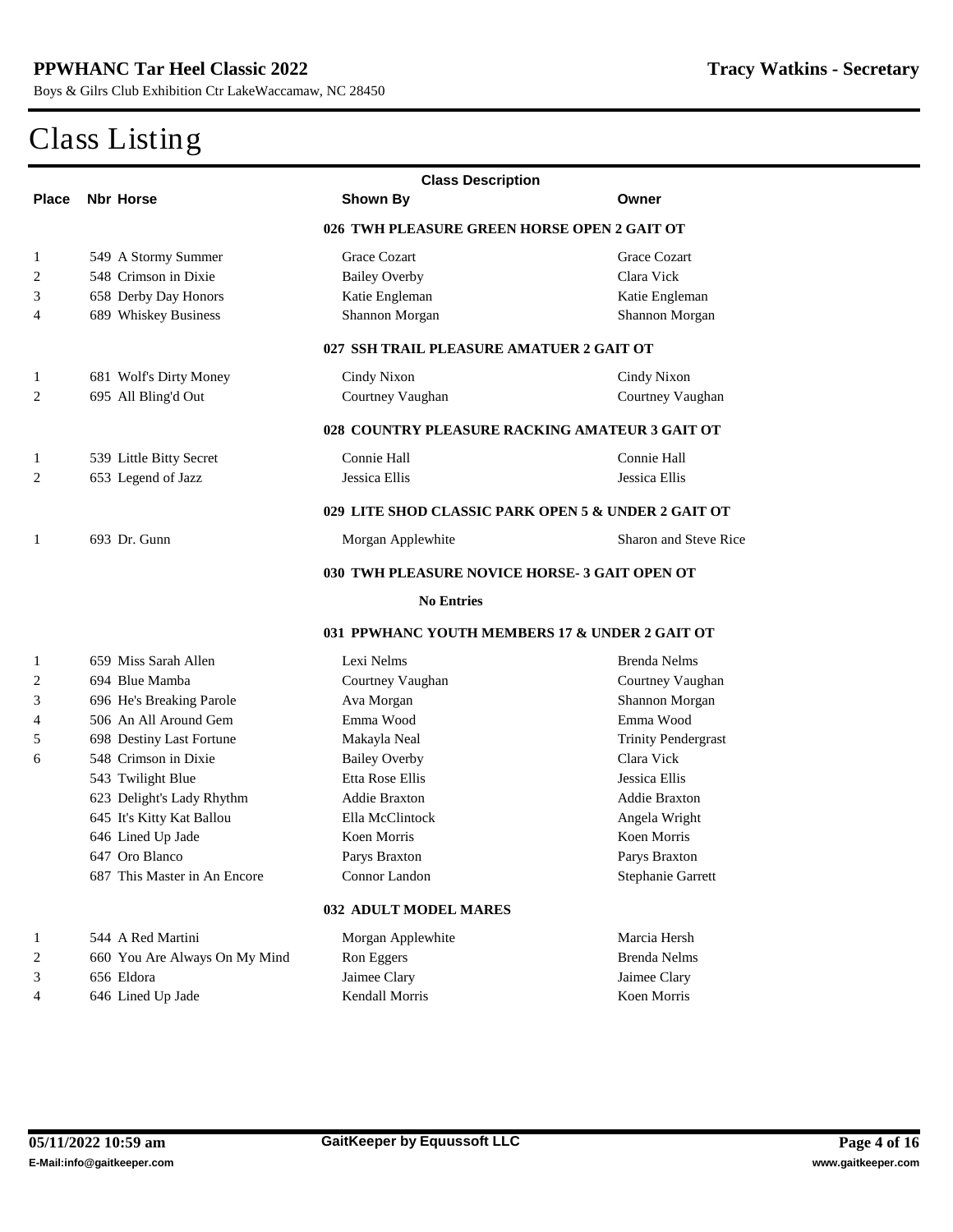|              | <b>Class Description</b>         |                                               |                            |  |
|--------------|----------------------------------|-----------------------------------------------|----------------------------|--|
| <b>Place</b> | <b>Nbr Horse</b>                 | <b>Shown By</b>                               | Owner                      |  |
|              |                                  | <b>033 ADULT MODEL GELDINGS AND STALLIONS</b> |                            |  |
| 1            | <b>658 Derby Day Honors</b>      | <b>Katie Engleman</b>                         | <b>Katie Engleman</b>      |  |
| 2            | <b>681 Wolf's Dirty Money</b>    | <b>Morgan Applewhite</b>                      | <b>Cindy Nixon</b>         |  |
| 3            | <b>689 Whiskey Business</b>      | <b>Shannon Morgan</b>                         | <b>Shannon Morgan</b>      |  |
| 4            | 682 I'm Sleight of Hand          | <b>Kathie Crellin</b>                         | <b>Kathie Crellin</b>      |  |
|              |                                  | 034 YOUTH MODEL MARES AND GELDINGS            |                            |  |
| 1            | 507 I'm June Cash                | Emma Wood                                     | Emma Wood                  |  |
| 2            | 659 Miss Sarah Allen             | <b>Lexi Nelms</b>                             | <b>Brenda Nelms</b>        |  |
| 3            | 647 Oro Blanco                   | <b>Parys Braxton</b>                          | <b>Parys Braxton</b>       |  |
| 4            | 696 He's Breaking Parole         | <b>Ava Morgan</b>                             | <b>Shannon Morgan</b>      |  |
| 5            | 645 It's Kitty Kat Ballou        | <b>Ella McClintock</b>                        | <b>Angela Wright</b>       |  |
| 6            | 694 Blue Mamba                   | <b>Courtney Vaughan</b>                       | <b>Courtney Vaughan</b>    |  |
|              | 623 Delight's Lady Rhythm        | <b>Addie Braxton</b>                          | <b>Addie Braxton</b>       |  |
|              | 646 Lined Up Jade                | <b>Koen Momis</b>                             | <b>Koen Momis</b>          |  |
|              | 655 Bandit's Renegade GGF        | <b>Olivia Ezell</b>                           | <b>Jaimee Clary</b>        |  |
|              |                                  | 035 SHOWMANSHIP AT HALTER ADULT               |                            |  |
| 1            | <b>688 The Fashion Statement</b> | <b>Whitley Strickland</b>                     | <b>Whitley Strickland</b>  |  |
| 2            | <b>651 Pistol Packing Annie</b>  | <b>Morgan Hodge</b>                           | <b>Morgan Hodge</b>        |  |
| 3            | 660 You Are Always On My Mind    | <b>Ron Eggers</b>                             | <b>Brenda Nelms</b>        |  |
| 4            | 682 I'm Sleight of Hand          | <b>Kathie Crellin</b>                         | <b>Kathie Crellin</b>      |  |
|              |                                  | 036 SHOWMANSHIP AT HALTER YOUTH               |                            |  |
| 1            | 538 Blue's Midnight Lady         | <b>Hannah Twisdale</b>                        | <b>Hannah Twisdale</b>     |  |
| 2            | 647 Oro Blanco                   | <b>Parys Braxton</b>                          | <b>Parys Braxton</b>       |  |
| 3            | 659 Miss Sarah Allen             | <b>Lexi Nelms</b>                             | <b>Brenda Nelms</b>        |  |
| 4            | 696 He's Breaking Parole         | <b>Ava Morgan</b>                             | <b>Shannon Morgan</b>      |  |
| 5            | 623 Delight's Lady Rhythm        | <b>Addie Braxton</b>                          | <b>Addie Braxton</b>       |  |
| 6            | 646 Lined Up Jade                | <b>Koen Morris</b>                            | <b>Koen Morris</b>         |  |
|              | 655 Bandit's Renegade GGF        | <b>Olivia Ezell</b>                           | <b>Jaimee Clary</b>        |  |
|              |                                  | 037 COUNTRY PLEASURE AMATUER 2 GAIT WESTERN   |                            |  |
| 1            | 659 Miss Sarah Allen             | Lexi Nelms                                    | <b>Brenda Nelms</b>        |  |
| 2            | 506 An All Around Gem            | Emma Wood                                     | Emma Wood                  |  |
| 3            | 537 Walking In the Storm         | <b>Grace Cozart</b>                           | <b>Grace Cozart</b>        |  |
| 4            | <b>652 Better Than Revenge</b>   | <b>Morgan Hodge</b>                           | <b>Morgan Hodge</b>        |  |
| 5            | 694 Blue Mamba                   | <b>Saige Garrett</b>                          | <b>Courtney Vaughan</b>    |  |
| 6            | <b>698 Destiny Last Fortune</b>  | Makayla Neal                                  | <b>Trinity Pendergrast</b> |  |
|              | 548 Crimson in Dixie             | <b>Bailey Overby</b>                          | <b>Clara Vick</b>          |  |
|              | 700 Call Me Jaeger Meister       | <b>Judith Hadley</b>                          | <b>Judith Hadley</b>       |  |
|              |                                  |                                               |                            |  |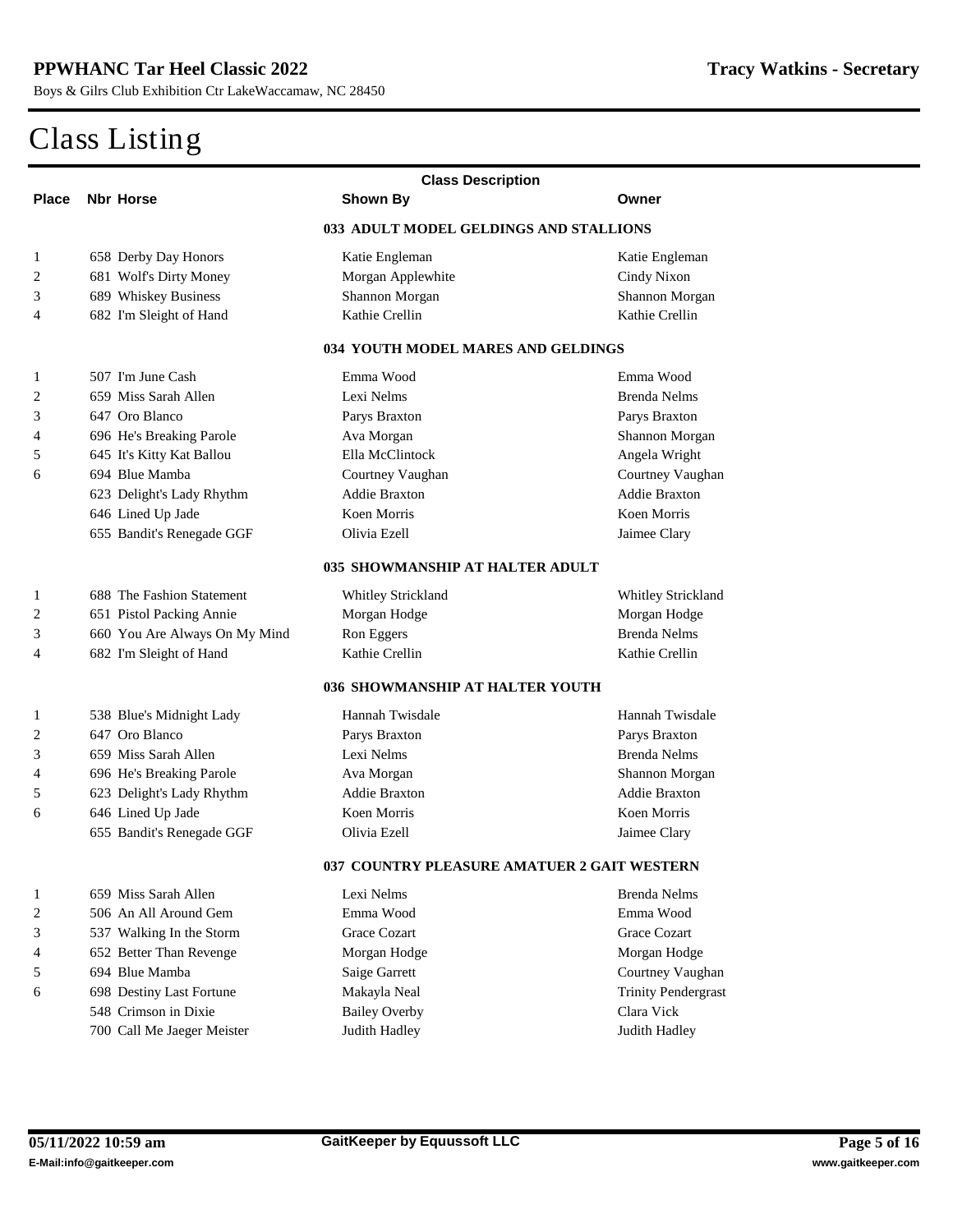|                         | <b>Class Description</b>        |                                           |                              |  |  |
|-------------------------|---------------------------------|-------------------------------------------|------------------------------|--|--|
| <b>Place</b>            | <b>Nbr Horse</b>                | <b>Shown By</b>                           | Owner                        |  |  |
|                         |                                 | 038 ALL DAY PLEASURE ADULT 2 GAIT WESTERN |                              |  |  |
| 1                       | 617 Pride of the Carolina's     | <b>Erin Cottrell</b>                      | Marcia Hersh                 |  |  |
| $\mathbf{2}$            | <b>651 Pistol Packing Annie</b> | <b>Morgan Hodge</b>                       | <b>Morgan Hodge</b>          |  |  |
| 3                       | 699 Lined with JFK              | <b>Trinity Pendergrast</b>                | <b>Trinity Pendergrast</b>   |  |  |
| $\overline{4}$          | 697 Lady Xxtreme                | <b>Deborah McCrea</b>                     | <b>Deborah McCrea</b>        |  |  |
| 5                       | 683 Blue It All                 | <b>Janet Knight</b>                       | <b>Janet Knight</b>          |  |  |
|                         |                                 | 039 TRAIL PLEASURE ADULT 2 GAIT WESTERN   |                              |  |  |
| 1                       | 550 Katie All Around            | <b>Grace Cozart</b>                       | <b>Grace Cozart</b>          |  |  |
| $\mathbf{2}$            | 547 Walking All Around          | <b>Savannah Beane</b>                     | <b>Robert Long</b>           |  |  |
| 3                       | 686 Dani California             | <b>Alaina Cross</b>                       | <b>Cammi Eggers</b>          |  |  |
| $\overline{\mathbf{4}}$ | 546 Dancing All Around          | <b>Sarah Laney</b>                        | <b>Robert Long</b>           |  |  |
| 5                       | 616 All Tee'd Up                | <b>Erin Cottrell</b>                      | <b>Sid Cottrell</b>          |  |  |
| 6                       | 692 Miss Carlotta               | <b>Morgan Applewhite</b>                  | <b>Sharon and Steve Rice</b> |  |  |
|                         |                                 | 040 LEAD LINE                             |                              |  |  |
| 1                       | 539 Little Bitty Secret         | Layla Fleischer                           | <b>Connie Hall</b>           |  |  |
| 1                       | 685 El Tresor                   | <b>Ryleigh Fleischer</b>                  | <b>Lyn Montgomery</b>        |  |  |
|                         |                                 | 041 COUNTRY PLEASURE OPEN 3 GAIT WESTERN  |                              |  |  |
| 1                       | 700 Call Me Jaeger Meister      | <b>Morgan Applewhite</b>                  | <b>Judith Hadley</b>         |  |  |
| $\mathbf{2}$            | 659 Miss Sarah Allen            | <b>Lexi Nelms</b>                         | <b>Brenda Nelms</b>          |  |  |
| 3                       | 682 I'm Sleight of Hand         | <b>Roey Mobley</b>                        | <b>Kathie Crellin</b>        |  |  |
|                         |                                 | 042 CLASSIC PARK OPEN 2 GAIT WESTERN      |                              |  |  |
|                         |                                 | <b>No Entries</b>                         |                              |  |  |
|                         |                                 | 043 TRAIL PLEASURE AOT 2 GAIT WESTERN     |                              |  |  |
| 1                       | 550 Katie All Around            | <b>Grace Cozart</b>                       | <b>Grace Cozart</b>          |  |  |
| $\mathbf{2}$            | 547 Walking All Around          | <b>Savannah Beane</b>                     | <b>Robert Long</b>           |  |  |
| 3                       | 616 All Tee'd Up                | <b>Erin Cottrell</b>                      | <b>Sid Cottrell</b>          |  |  |
| 4                       | 546 Dancing All Around          | <b>Sarah Laney</b>                        | <b>Robert Long</b>           |  |  |
| 5                       | 696 He's Breaking Parole        | <b>Ava Morgan</b>                         | <b>Shannon Morgan</b>        |  |  |
| 6                       | 691 Dixie Watch                 | <b>Steve Rice</b>                         | <b>Sharon and Steve Rice</b> |  |  |
|                         |                                 |                                           |                              |  |  |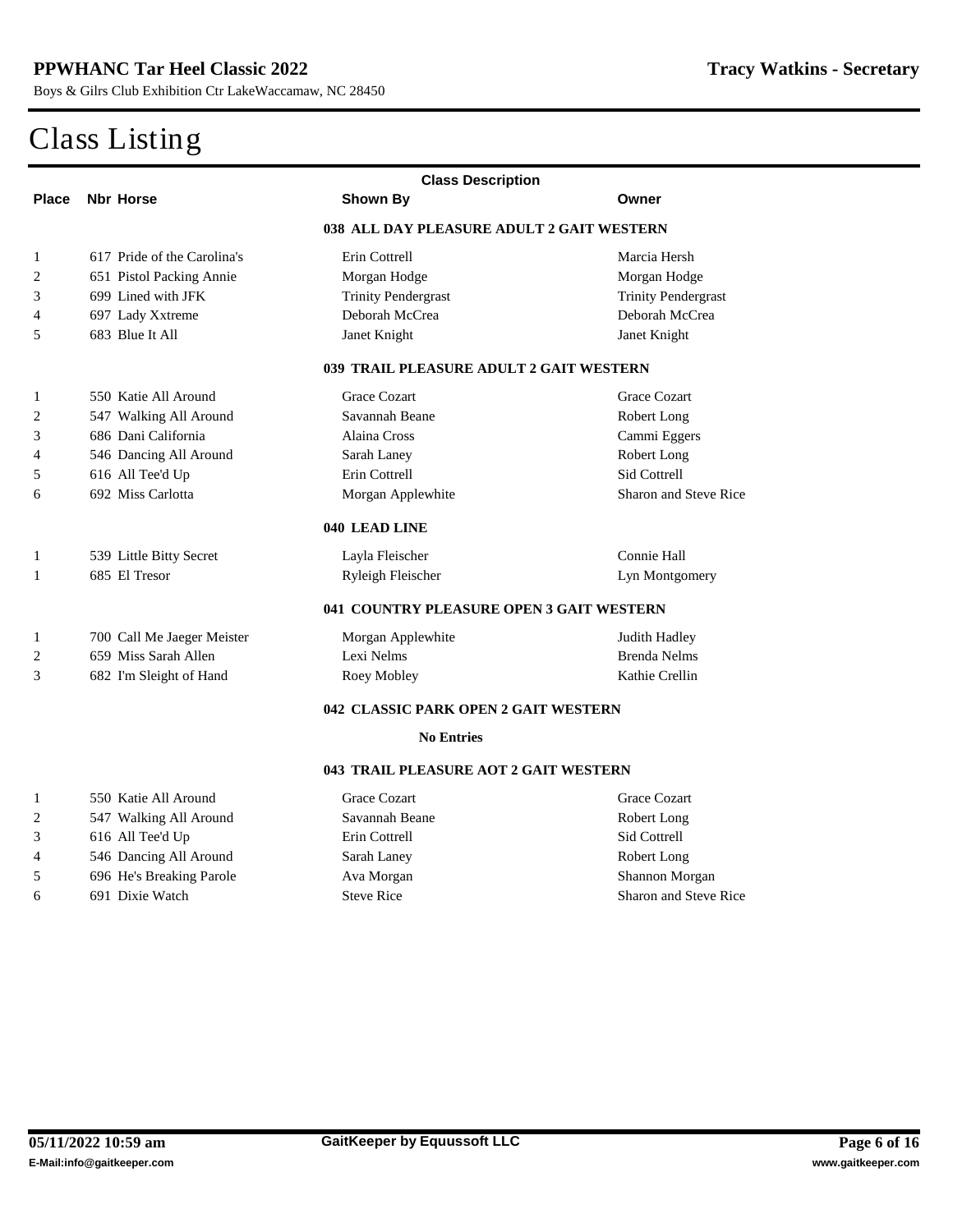| <b>Class Description</b>                    |                                  |                                                |                            |  |
|---------------------------------------------|----------------------------------|------------------------------------------------|----------------------------|--|
| <b>Place</b>                                | <b>Nbr Horse</b>                 | <b>Shown By</b>                                | Owner                      |  |
|                                             |                                  | 044 TWH PLEASURE AMATUER 2 GAIT WESTERN        |                            |  |
| 1                                           | 685 El Tresor                    | <b>Lauren Fleischer</b>                        | <b>Lyn Montgomery</b>      |  |
| 2                                           | 507 I'm June Cash                | Emma Wood                                      | Emma Wood                  |  |
| 3                                           | 694 Blue Mamba                   | <b>Saige Garrett</b>                           | <b>Courtney Vaughan</b>    |  |
| 4                                           | 538 Blue's Midnight Lady         | <b>Hannah Twisdale</b>                         | <b>Hannah Twisdale</b>     |  |
| 5                                           | 699 Lined with JFK               | <b>Trinity Pendergrast</b>                     | <b>Trinity Pendergrast</b> |  |
| 6                                           | 700 Call Me Jaeger Meister       | <b>Judith Hadley</b>                           | <b>Judith Hadley</b>       |  |
|                                             | 548 Crimson in Dixie             | <b>Bailey Overby</b>                           | <b>Clara Vick</b>          |  |
|                                             | 683 Blue It All                  | Katie Engleman                                 | <b>Janet Knight</b>        |  |
|                                             | 686 Dani California              | <b>Cammi Eggers</b>                            | <b>Cammi Eggers</b>        |  |
|                                             | 687 This Master in An Encore     | <b>Connor Landon</b>                           | <b>Stephanie Garrett</b>   |  |
|                                             | 697 Lady Xxtreme                 | <b>Deborah McCrea</b>                          | <b>Deborah McCrea</b>      |  |
|                                             | <b>698 Destiny Last Fortune</b>  | Makayla Neal                                   | <b>Trinity Pendergrast</b> |  |
|                                             |                                  | 045 TRAIL PLEASURE AMATUER 3 GAIT WESTERN      |                            |  |
|                                             |                                  | <b>No Entries</b>                              |                            |  |
| 046 COUNTRY PLEASURE AMATUER 3 GAIT WESTERN |                                  |                                                |                            |  |
| 1                                           | 659 Miss Sarah Allen             | <b>Lexi Nelms</b>                              | <b>Brenda Nelms</b>        |  |
|                                             |                                  | 047 COUNTRY PLEASURE RACKING 3 GAIT WESTERN    |                            |  |
| 1                                           | 539 Little Bitty Secret          | <b>Roey Mobley</b>                             | <b>Connie Hall</b>         |  |
| 2                                           | 653 Legend of Jazz               | <b>Jessica Ellis</b>                           | <b>Jessica Ellis</b>       |  |
|                                             |                                  | 048 ALL DAY PLEASURE 3 GAIT WESTERN            |                            |  |
| 1                                           | 647 Oro Blanco                   | <b>Parys Braxton</b>                           | Parys Braxton              |  |
| 2                                           | 623 Delight's Lady Rhythm        | <b>Addie Braxton</b>                           | <b>Addie Braxton</b>       |  |
| 3                                           | 538 Blue's Midnight Lady         | <b>Hannah Twisdale</b>                         | <b>Hannah Twisdale</b>     |  |
|                                             |                                  | 049 SSH LITE SHOP- 2 GAIT YOUTH OT             |                            |  |
| 1                                           | 695 All Bling'd Out              | <b>Courtney Vaughan</b>                        | <b>Courtney Vaughan</b>    |  |
| 2                                           | <b>688</b> The Fashion Statement | Ava Morgan                                     | <b>Whitley Strickland</b>  |  |
|                                             |                                  | <b>050 TWH PLEASURE NOVICE RIDER 2 GAIT OT</b> |                            |  |
| 1                                           | <b>698 Destiny Last Fortune</b>  | Makayla Neal                                   | <b>Trinity Pendergrast</b> |  |
| 2                                           | 685 El Tresor                    | <b>Kenzie Walker</b>                           | <b>Lyn Montgomery</b>      |  |
| 3                                           | 548 Crimson in Dixie             | <b>Bailey Overby</b>                           | <b>Clara Vick</b>          |  |
| 4                                           | 695 All Bling'd Out              | <b>Reagan Pettis</b>                           | <b>Courtney Vaughan</b>    |  |
| 5                                           | 655 Bandit's Renegade GGF        | <b>Olivia Ezell</b>                            | <b>Jaimee Clary</b>        |  |
| 6                                           | 697 Lady Xxtreme                 | Deborah McCrea                                 | Deborah McCrea             |  |
|                                             | 543 Twilight Blue                | <b>Etta Rose Ellis</b>                         | <b>Jessica Ellis</b>       |  |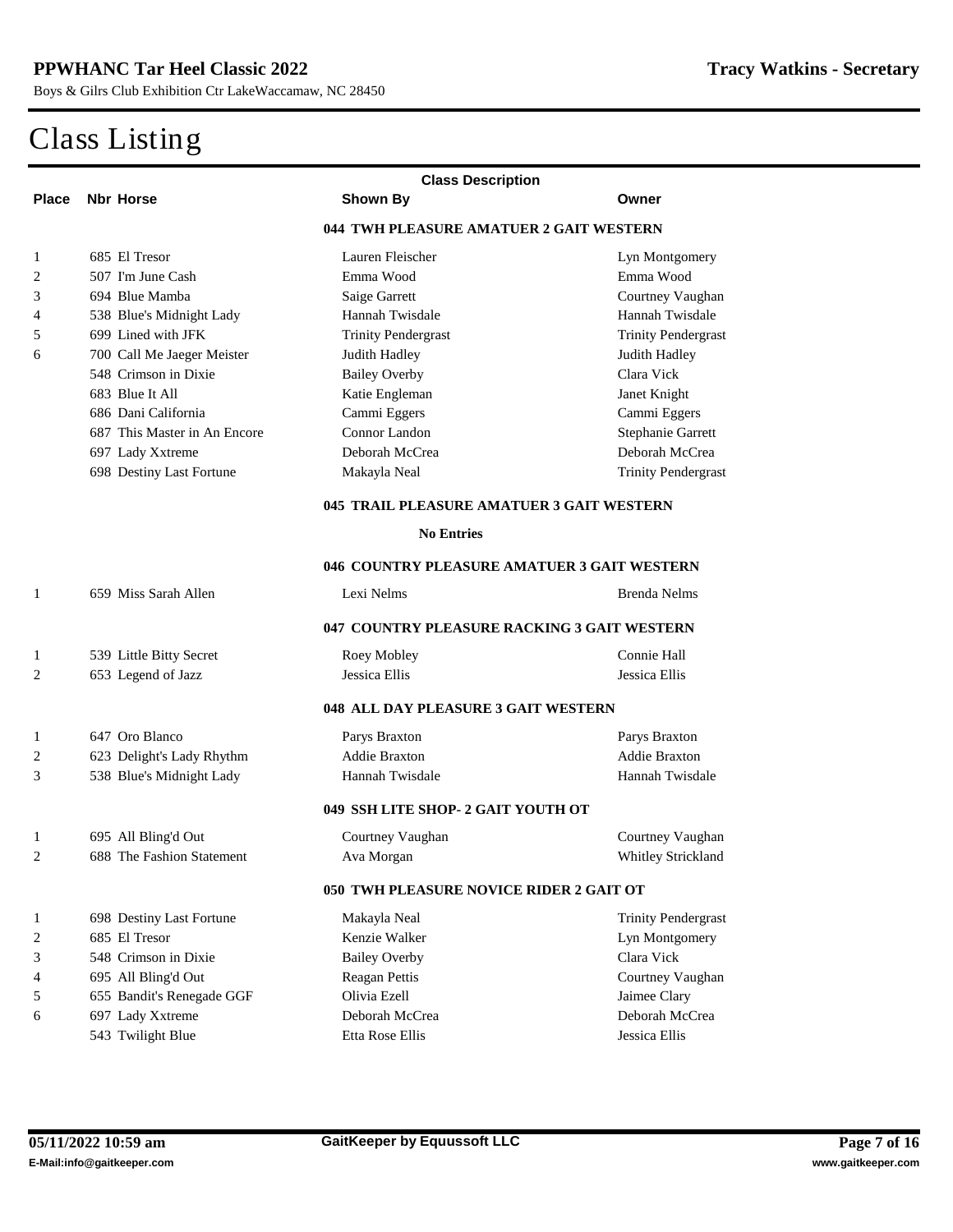|                  | <b>Class Description</b>                |                                               |                              |  |
|------------------|-----------------------------------------|-----------------------------------------------|------------------------------|--|
| <b>Place</b>     | <b>Nbr Horse</b>                        | <b>Shown By</b>                               | Owner                        |  |
|                  |                                         | 051 YOUTH RACKING 2 GAIT OT                   |                              |  |
| 1                | 655 Bandit's Renegade GGF               | <b>Olivia Ezell</b>                           | <b>Jaimee Clary</b>          |  |
| 2                | 543 Twilight Blue                       | <b>Etta Rose Ellis</b>                        | <b>Jessica Ellis</b>         |  |
|                  |                                         | 052 COUNTRY PLEASURE OPEN 5 & UNDER 2 GAIT OT |                              |  |
| 1                | <b>652 Better Than Revenge</b>          | <b>Morgan Hodge</b>                           | <b>Morgan Hodge</b>          |  |
| 2                | 700 Call Me Jaeger Meister              | <b>Judith Hadley</b>                          | <b>Judith Hadley</b>         |  |
| 3                | <b>689 Whiskey Business</b>             | <b>Shannon Morgan</b>                         | <b>Shannon Morgan</b>        |  |
| 4                | 682 I'm Sleight of Hand                 | <b>Kathie Crellin</b>                         | <b>Kathie Crellin</b>        |  |
|                  |                                         | 053 TWH PLEASURE NOVICE HORSE 2 GAIT OPEN OT  |                              |  |
| 1                | 693 Dr. Gunn                            | <b>Morgan Applewhite</b>                      | <b>Sharon and Steve Rice</b> |  |
| 2                | 549 A Stormy Summer                     | <b>Grace Cozart</b>                           | <b>Grace Cozart</b>          |  |
| 3                | <b>658 Derby Day Honors</b>             | Katie Engleman                                | <b>Katie Engleman</b>        |  |
| 4                | 687 This Master in An Encore            | <b>Trinity Pendergrast</b>                    | <b>Stephanie Garrett</b>     |  |
| 5                | 548 Crimson in Dixie                    | <b>Bailey Overby</b>                          | <b>Clara Vick</b>            |  |
| 6                | <b>689 Whiskey Business</b>             | <b>Shannon Morgan</b>                         | <b>Shannon Morgan</b>        |  |
|                  | <b>054 TRAIL PLEASURE AOT 3 GAIT OT</b> |                                               |                              |  |
|                  |                                         | <b>No Entries</b>                             |                              |  |
|                  |                                         | 055 TWH PLEASURE NOVICE RIDER 3 GAIT OT       |                              |  |
|                  |                                         | <b>No Entries</b>                             |                              |  |
|                  |                                         | <b>056 COUNTRY PLEASURE AOT 3 GAIT OT</b>     |                              |  |
| 1                | 506 An All Around Gem                   | Emma Wood                                     | Emma Wood                    |  |
|                  |                                         | 057 SSH TRAIL PLEASURE OPEN 3 GAIT OT         |                              |  |
| 1                | <b>681 Wolf's Dirty Money</b>           | <b>Morgan Applewhite</b>                      | <b>Cindy Nixon</b>           |  |
|                  |                                         | <b>058 TWHBEA YOUTH MEDALLION 3 GAIT OT</b>   |                              |  |
| 1                | 647 Oro Blanco                          | <b>Parys Braxton</b>                          | <b>Parys Braxton</b>         |  |
| $\boldsymbol{2}$ | 659 Miss Sarah Allen                    | Lexi Nelms                                    | <b>Brenda Nelms</b>          |  |
| 3                | 506 An All Around Gem                   | Emma Wood                                     | Emma Wood                    |  |
| 4                | 538 Blue's Midnight Lady                | <b>Hannah Twisdale</b>                        | <b>Hannah Twisdale</b>       |  |
| 5                | 623 Delight's Lady Rhythm               | <b>Addie Braxton</b>                          | <b>Addie Braxton</b>         |  |
|                  |                                         | 059 TWH PLEASURE OPEN 3 GAIT OT               |                              |  |
| 1                | 686 Dani California                     | <b>Alaina Cross</b>                           | <b>Cammi Eggers</b>          |  |
| $\boldsymbol{2}$ | 700 Call Me Jaeger Meister              | <b>Judith Hadley</b>                          | <b>Judith Hadley</b>         |  |
|                  |                                         |                                               |                              |  |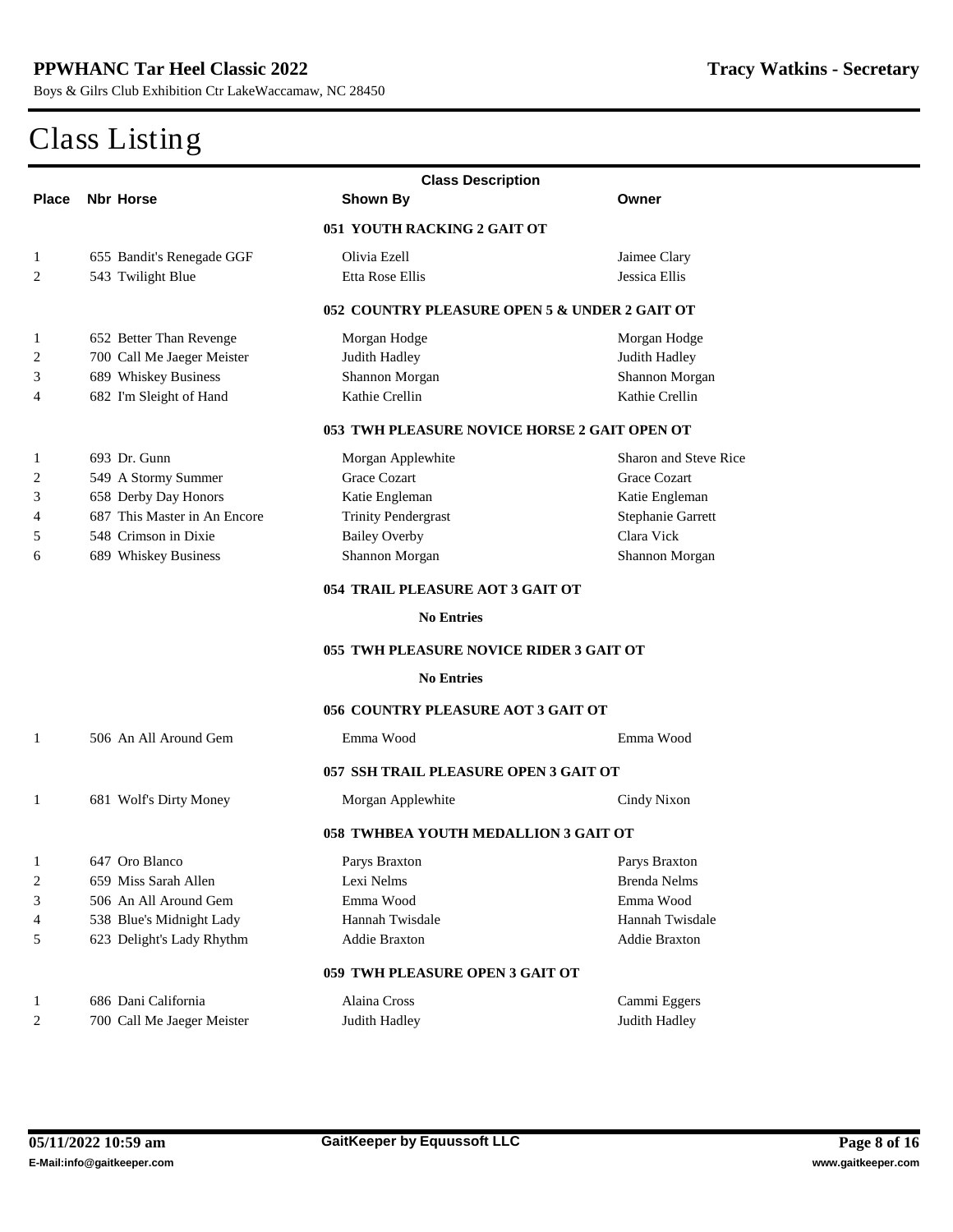| <b>Class Description</b> |                                         |                                              |                              |  |  |
|--------------------------|-----------------------------------------|----------------------------------------------|------------------------------|--|--|
| <b>Place</b>             | <b>Nbr Horse</b>                        | <b>Shown By</b>                              | Owner                        |  |  |
|                          |                                         | 060 TRAIL PLEASURE RACKING AMATUER 2 GAIT OT |                              |  |  |
| 1                        | 690 Nine's Majorette                    | <b>Steve Rice</b>                            | <b>Sharon and Steve Rice</b> |  |  |
| $\mathbf{2}$             | 543 Twilight Blue                       | <b>Jessica Ellis</b>                         | <b>Jessica Ellis</b>         |  |  |
| 3                        | 656 Eldora                              | Jaimee Clary                                 | Jaimee Clary                 |  |  |
|                          |                                         | 061 ALL DAY PLEASURE AOT 3 GAIT OT           |                              |  |  |
|                          |                                         | <b>No Entries</b>                            |                              |  |  |
|                          | 062 WALKING SEAT EQUITATION 2 GAIT      |                                              |                              |  |  |
| 1                        | 660 You Are Always On My Mind           | <b>Lexi Nelms</b>                            | <b>Brenda Nelms</b>          |  |  |
| 2                        | 647 Oro Blanco                          | <b>Parys Braxton</b>                         | <b>Parys Braxton</b>         |  |  |
| 3                        | 685 El Tresor                           | <b>Lauren Fleischer</b>                      | <b>Lyn Montgomery</b>        |  |  |
|                          |                                         |                                              |                              |  |  |
|                          |                                         | 063 WALKING SEAT EQUITATION 3 GAIT           |                              |  |  |
| 1                        | 659 Miss Sarah Allen                    | <b>Lexi Nelms</b>                            | <b>Brenda Nelms</b>          |  |  |
|                          | 064 TWH PLEASURE 2 GAIT (YOUTH BENEFIT) |                                              |                              |  |  |
| 1                        | <b>698 Destiny Last Fortune</b>         | Makayla Neal                                 | <b>Trinity Pendergrast</b>   |  |  |
| $\boldsymbol{2}$         | 685 El Tresor                           | <b>Kenzie Walker</b>                         | <b>Lyn Montgomery</b>        |  |  |
| 3                        | 656 Eldora                              | <b>Jaimee Clary</b>                          | <b>Jaimee Clary</b>          |  |  |
| 4                        | 699 Lined with JFK                      | <b>Trinity Pendergrast</b>                   | <b>Trinity Pendergrast</b>   |  |  |
| 5                        | 548 Crimson in Dixie                    | <b>Bailey Overby</b>                         | <b>Clara Vick</b>            |  |  |
| 6                        | 697 Lady Xxtreme                        | <b>Deborah McCrea</b>                        | <b>Deborah McCrea</b>        |  |  |
|                          | 646 Lined Up Jade                       | <b>Koen Morris</b>                           | <b>Koen Momis</b>            |  |  |
|                          | 687 This Master in An Encore            | <b>Connor Landon</b>                         | <b>Stephanie Garrett</b>     |  |  |
|                          |                                         | 065 TRAIL PLEASURE ADULT 2 GAIT ENGLISH      |                              |  |  |
| 1                        | 550 Katie All Around                    | <b>Grace Cozart</b>                          | <b>Grace Cozart</b>          |  |  |
| $\mathbf{2}$             | 547 Walking All Around                  | <b>Savannah Beane</b>                        | <b>Robert Long</b>           |  |  |
| 3                        | 616 All Tee'd Up                        | <b>Erin Cottrell</b>                         | <b>Sid Cottrell</b>          |  |  |
| 4                        | 546 Dancing All Around                  | <b>Sarah Laney</b>                           | <b>Robert Long</b>           |  |  |
|                          |                                         | 066 ALL DAY PLEASURE YOUTH 2 GAIT ENGLISH    |                              |  |  |
| 1                        | 507 I'm June Cash                       | Emma Wood                                    | Emma Wood                    |  |  |
| $\mathbf{2}$             | 685 El Tresor                           | <b>Kenzie Walker</b>                         | <b>Lyn Montgomery</b>        |  |  |
| 3                        | 660 You Are Always On My Mind           | <b>Lexi Nelms</b>                            | <b>Brenda Nelms</b>          |  |  |
| 4                        | 699 Lined with JFK                      | <b>Connor Landon</b>                         | <b>Trinity Pendergrast</b>   |  |  |
| 5                        | 647 Oro Blanco                          | <b>Parys Braxton</b>                         | <b>Parys Braxton</b>         |  |  |
| 6                        | 538 Blue's Midnight Lady                | <b>Hannah Twisdale</b>                       | <b>Hannah Twisdale</b>       |  |  |
|                          | 623 Delight's Lady Rhythm               | <b>Addie Braxton</b>                         | <b>Addie Braxton</b>         |  |  |
|                          | 645 It's Kitty Kat Ballou               | <b>Ella McClintock</b>                       | <b>Angela Wright</b>         |  |  |
|                          | 646 Lined Up Jade                       | <b>Koen Morris</b>                           | <b>Koen Morris</b>           |  |  |
|                          |                                         |                                              |                              |  |  |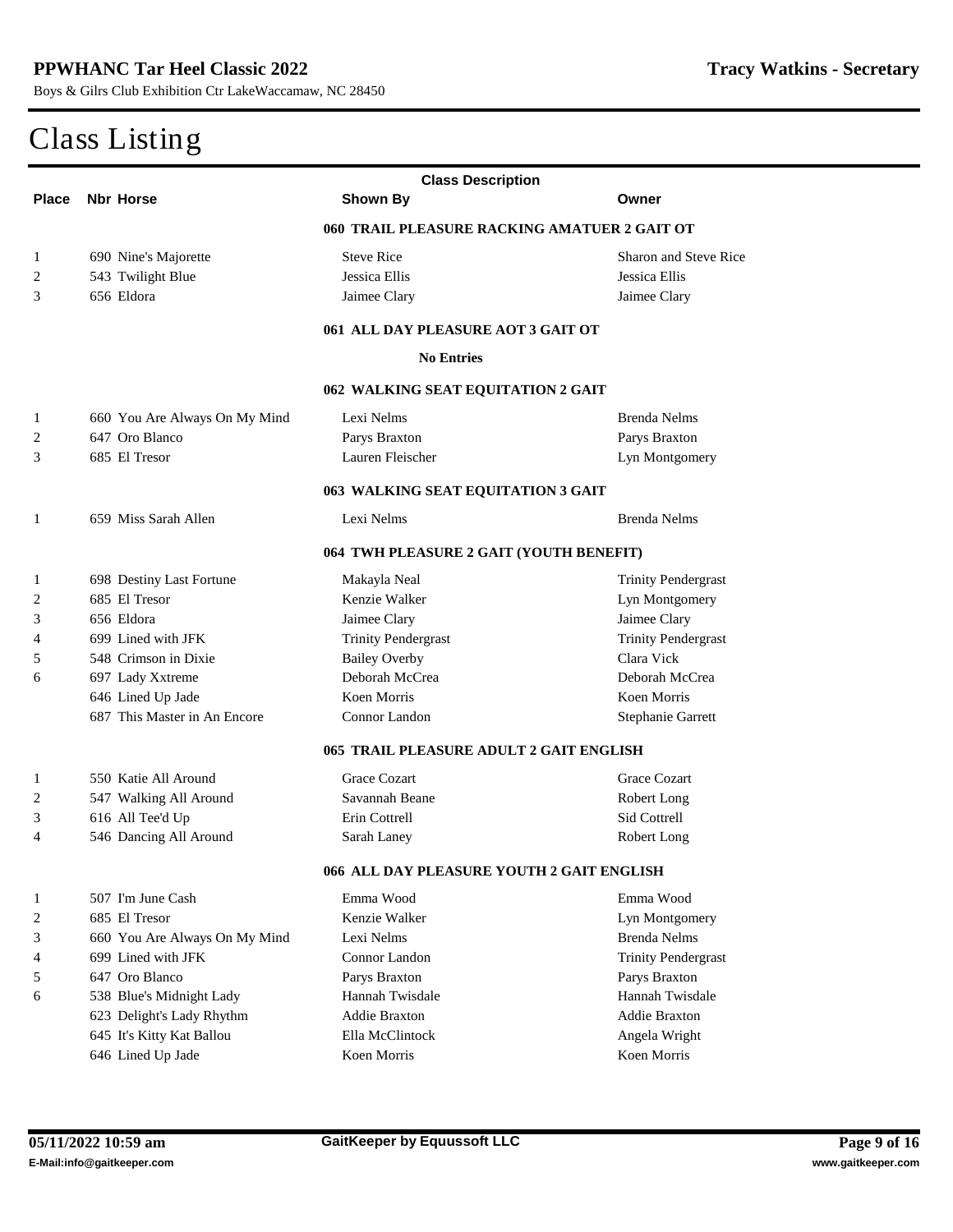|                  | <b>Class Description</b>        |                                             |                              |  |  |
|------------------|---------------------------------|---------------------------------------------|------------------------------|--|--|
| <b>Place</b>     | <b>Nbr Horse</b>                | <b>Shown By</b>                             | Owner                        |  |  |
|                  |                                 | 067 COUNTRY PLEASURE AMATUER 2 GAIT ENGLISH |                              |  |  |
| 1                | 659 Miss Sarah Allen            | <b>Lexi Nelms</b>                           | <b>Brenda Nelms</b>          |  |  |
| $\overline{2}$   | 537 Walking In the Storm        | <b>Grace Cozart</b>                         | <b>Grace Cozart</b>          |  |  |
| 3                | 506 An All Around Gem           | Emma Wood                                   | Emma Wood                    |  |  |
| 4                | <b>652 Better Than Revenge</b>  | <b>Morgan Hodge</b>                         | <b>Morgan Hodge</b>          |  |  |
| 5                | <b>698 Destiny Last Fortune</b> | <b>Makayla Neal</b>                         | <b>Trinity Pendergrast</b>   |  |  |
|                  |                                 | 068 LITE SHOD 2 GAIT AMATUER ENGLISH        |                              |  |  |
|                  |                                 | <b>No Entries</b>                           |                              |  |  |
|                  |                                 | 069 TRAIL PLEASURE YOUTH ENGLISH 2 GAIT     |                              |  |  |
| 1                | 547 Walking All Around          | <b>Addie Braxton</b>                        | <b>Robert Long</b>           |  |  |
| $\overline{2}$   | 546 Dancing All Around          | <b>Parys Braxton</b>                        | <b>Robert Long</b>           |  |  |
| 3                | 696 He's Breaking Parole        | <b>Ava Morgan</b>                           | <b>Shannon Morgan</b>        |  |  |
|                  |                                 | 070 CLASSIC PARK AMATEUR ENGLISH 2 GAIT     |                              |  |  |
|                  |                                 | <b>No Entries</b>                           |                              |  |  |
|                  |                                 | 071 11 & UNDER 2 GAIT ENGLISH               |                              |  |  |
| 1                | 645 It's Kitty Kat Ballou       | <b>Ella McClintock</b>                      | Angela Wright                |  |  |
| $\overline{2}$   | 543 Twilight Blue               | <b>Etta Rose Ellis</b>                      | <b>Jessica Ellis</b>         |  |  |
|                  |                                 | 072 COUNTRY PLEASURE AMATUER ENGLISH 3 GAIT |                              |  |  |
| 1                | 659 Miss Sarah Allen            | <b>Lexi Nelms</b>                           | <b>Brenda Nelms</b>          |  |  |
|                  |                                 | 073 ALL DAY PLEASURE ENGLISH 3 GAIT         |                              |  |  |
| 1                | 647 Oro Blanco                  | <b>Parys Braxton</b>                        | <b>Parys Braxton</b>         |  |  |
| $\mathbf{2}$     | 623 Delight's Lady Rhythm       | <b>Addie Braxton</b>                        | <b>Addie Braxton</b>         |  |  |
|                  |                                 | 074 TRAIL PLEASURE AOT 2 GAIT ENGLISH       |                              |  |  |
| 1                | 550 Katie All Around            | <b>Grace Cozart</b>                         | <b>Grace Cozart</b>          |  |  |
| $\boldsymbol{2}$ | 547 Walking All Around          | <b>Savannah Beane</b>                       | <b>Robert Long</b>           |  |  |
| 3                | 616 All Tee'd Up                | <b>Erin Cottrell</b>                        | <b>Sid Cottrell</b>          |  |  |
| 4                | 696 He's Breaking Parole        | Ava Morgan                                  | Shannon Morgan               |  |  |
| 5                | 691 Dixie Watch                 | <b>Sharon Rice</b>                          | <b>Sharon and Steve Rice</b> |  |  |
| 6                | 546 Dancing All Around          | <b>Sarah Laney</b>                          | <b>Robert Long</b>           |  |  |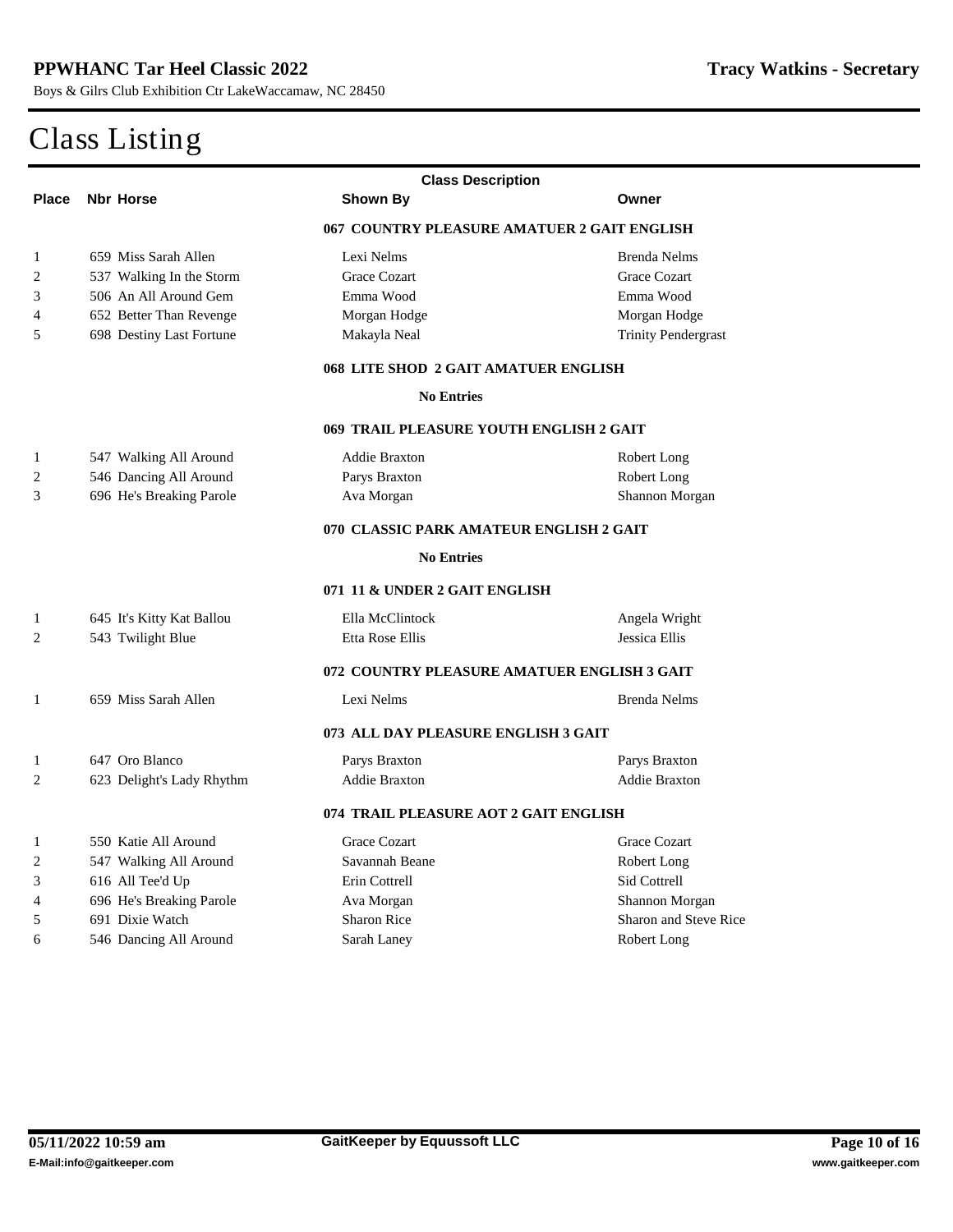|                  | <b>Class Description</b>                |                                            |                            |  |  |
|------------------|-----------------------------------------|--------------------------------------------|----------------------------|--|--|
| <b>Place</b>     | <b>Nbr Horse</b>                        | <b>Shown By</b>                            | Owner                      |  |  |
|                  |                                         | 075 DOUBLE RIDER 2 GAIT OT                 |                            |  |  |
| 1                | 543 Twilight Blue                       | <b>Etta Rose Ellis</b>                     | <b>Jessica Ellis</b>       |  |  |
| 2                | 685 El Tresor                           | <b>Lauren Fleischer</b>                    | <b>Lyn Montgomery</b>      |  |  |
| 3                | <b>698 Destiny Last Fortune</b>         | <b>Trinity Pendergrast</b>                 | <b>Trinity Pendergrast</b> |  |  |
| 4                | <b>548 Crimson in Dixie</b>             | <b>Bailey Overby</b>                       | Clara Vick                 |  |  |
| 5                | 686 Dani California                     | <b>Alaina Cross</b>                        | Cammi Eggers               |  |  |
| 6                | 646 Lined Up Jade                       | <b>Koen Momis</b>                          | Koen Morris                |  |  |
|                  | <b>539 Little Bitty Secret</b>          | <b>Connie Hall</b>                         | <b>Connie Hall</b>         |  |  |
|                  | 699 Lined with JFK                      | <b>Connor Landon</b>                       | <b>Trinity Pendergrast</b> |  |  |
|                  | 076 ALL DAY PLEASURE AOT 2 GAIT ENGLISH |                                            |                            |  |  |
| 1                | 507 I'm June Cash                       | Emma Wood                                  | Emma Wood                  |  |  |
| $\boldsymbol{2}$ | 617 Pride of the Carolina's             | <b>Erin Cottrell</b>                       | <b>Marcia Hersh</b>        |  |  |
| 3                | 549 A Stormy Summer                     | <b>Grace Cozart</b>                        | <b>Grace Cozart</b>        |  |  |
| 4                | 699 Lined with JFK                      | <b>Trinity Pendergrast</b>                 | <b>Trinity Pendergrast</b> |  |  |
| 5                | 538 Blue's Midnight Lady                | <b>Hannah Twisdale</b>                     | <b>Hannah Twisdale</b>     |  |  |
| 6                | 651 Pistol Packing Annie                | <b>Morgan Hodge</b>                        | <b>Morgan Hodge</b>        |  |  |
|                  | 697 Lady Xxtreme                        | <b>Deborah McCrea</b>                      | <b>Deborah McCrea</b>      |  |  |
|                  |                                         | 077 COUNTRY PLEASUE RACKING 3 GAIT ENGLISH |                            |  |  |
| 1                | 653 Legend of Jazz                      | <b>Jessica Ellis</b>                       | <b>Jessica Ellis</b>       |  |  |
| 2                | 539 Little Bitty Secret                 | <b>Connie Hall</b>                         | <b>Connie Hall</b>         |  |  |
|                  |                                         | 078 COUNTRY PLEAURE YOUTH 2 GAIT ENGLISH   |                            |  |  |
| 1                | 659 Miss Sarah Allen                    | Lexi Nelms                                 | <b>Brenda Nelms</b>        |  |  |
| 2                | 506 An All Around Gem                   | Emma Wood                                  | Emma Wood                  |  |  |
| 3                | <b>652 Better Than Revenge</b>          | <b>Parys Braxton</b>                       | <b>Morgan Hodge</b>        |  |  |
| 4                | <b>698 Destiny Last Fortune</b>         | Makayla Neal                               | <b>Trinity Pendergrast</b> |  |  |
|                  |                                         | 079 TRAIL PLEAURE AMATUER 3 GAIT ENGLISH   |                            |  |  |
| 1                | 550 Katie All Around                    | <b>Grace Cozart</b>                        | <b>Grace Cozart</b>        |  |  |
|                  |                                         | 080 COUNTRY PLEASURE AOT 2 GAIT ENGLISH    |                            |  |  |
| 1                | <b>652 Better Than Revenge</b>          | <b>Morgan Hodge</b>                        | <b>Morgan Hodge</b>        |  |  |
| 2                | 506 An All Around Gem                   | Emma Wood                                  | Emma Wood                  |  |  |
| 3                | 537 Walking In the Storm                | <b>Grace Cozart</b>                        | <b>Grace Cozart</b>        |  |  |
| 4                | 548 Crimson in Dixie                    | <b>Trinity Pendergrast</b>                 | <b>Clara Vick</b>          |  |  |
| 5                | <b>698 Destiny Last Fortune</b>         | Makayla Neal                               | <b>Trinity Pendergrast</b> |  |  |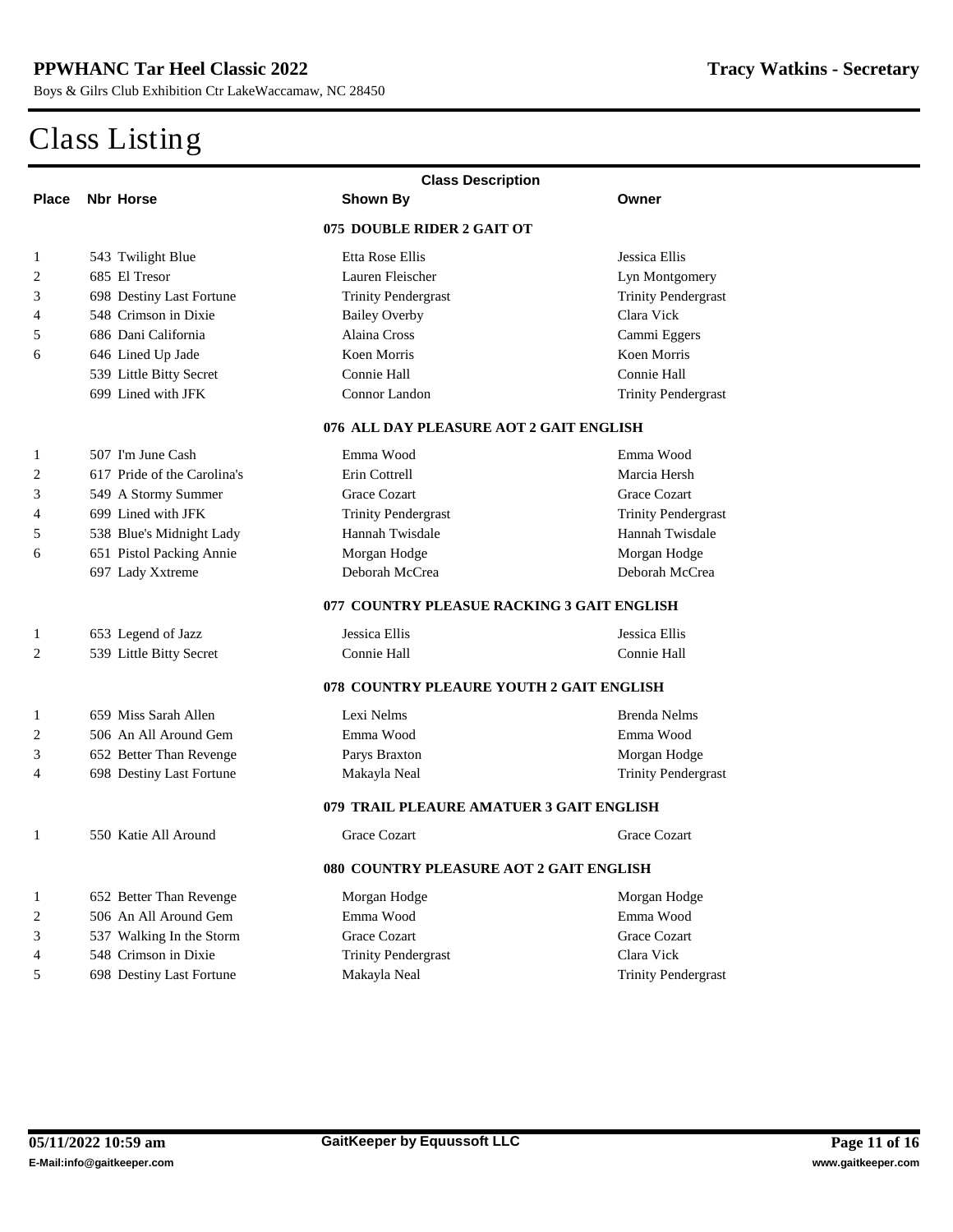| <b>Class Description</b>                                                                 |                                                                                |                                                                                         |                                                            |  |  |
|------------------------------------------------------------------------------------------|--------------------------------------------------------------------------------|-----------------------------------------------------------------------------------------|------------------------------------------------------------|--|--|
| <b>Place</b>                                                                             | <b>Nbr Horse</b>                                                               | <b>Shown By</b>                                                                         | Owner                                                      |  |  |
|                                                                                          | 081 ALL DAY PLEAURE MEMEBERS 2 GAIT OT PERPETUAL TROPHY<br><b>JAMES PARKER</b> |                                                                                         |                                                            |  |  |
| 1                                                                                        | 617 Pride of the Carolina's                                                    | <b>Erin Cottrell</b>                                                                    | <b>Marcia Hersh</b>                                        |  |  |
| 2                                                                                        | 507 I'm June Cash                                                              | Emma Wood                                                                               | Emma Wood                                                  |  |  |
| 3                                                                                        | <b>651 Pistol Packing Annie</b>                                                | <b>Morgan Hodge</b>                                                                     | <b>Morgan Hodge</b>                                        |  |  |
| 4                                                                                        | 647 Oro Blanco                                                                 | <b>Parys Braxton</b>                                                                    | <b>Parys Braxton</b>                                       |  |  |
| 5                                                                                        | 699 Lined with JFK                                                             | <b>Connor Landon</b>                                                                    | <b>Trinity Pendergrast</b>                                 |  |  |
| 6                                                                                        | 687 This Master in An Encore                                                   | <b>Joelena Walker</b>                                                                   | <b>Stephanie Garrett</b>                                   |  |  |
|                                                                                          | 538 Blue's Midnight Lady                                                       | <b>Hannah Twisdale</b>                                                                  | <b>Hannah Twisdale</b>                                     |  |  |
|                                                                                          | 697 Lady Xxtreme                                                               | <b>Trinity Pendergrast</b>                                                              | Deborah McCrea                                             |  |  |
| <b>082 YOUTH MEMBERS THW PLEASURE 2 GAIT OT PERPETUAL TROPHY-</b><br><b>SONNY DORSEY</b> |                                                                                |                                                                                         |                                                            |  |  |
| 1                                                                                        | 659 Miss Sarah Allen                                                           | <b>Lexi Nelms</b>                                                                       | <b>Brenda Nelms</b>                                        |  |  |
| 2                                                                                        | 506 An All Around Gem                                                          | Emma Wood                                                                               | Emma Wood                                                  |  |  |
| 3                                                                                        | 696 He's Breaking Parole                                                       | <b>Ava Morgan</b>                                                                       | <b>Shannon Morgan</b>                                      |  |  |
| 4                                                                                        | 547 Walking All Around                                                         | <b>Addie Braxton</b>                                                                    | <b>Robert Long</b>                                         |  |  |
| 5                                                                                        | <b>698 Destiny Last Fortune</b>                                                | Makayla Neal                                                                            | <b>Trinity Pendergrast</b>                                 |  |  |
| 6                                                                                        | 538 Blue's Midnight Lady                                                       | <b>Hannah Twisdale</b>                                                                  | <b>Hannah Twisdale</b>                                     |  |  |
|                                                                                          | 645 It's Kitty Kat Ballou                                                      | <b>Ella McClintock</b>                                                                  | <b>Angela Wright</b>                                       |  |  |
|                                                                                          | 699 Lined with JFK                                                             | <b>Connor Landon</b>                                                                    | <b>Trinity Pendergrast</b>                                 |  |  |
|                                                                                          |                                                                                | <b>HUFF</b>                                                                             | 083 ADULT PPWHANC AMATUER 2 GAIT OT PERPETUAL TROPHY DANNY |  |  |
| 1                                                                                        | 653 Legend of Jazz                                                             | <b>Jessica Ellis</b>                                                                    | <b>Jessica Ellis</b>                                       |  |  |
| 2                                                                                        | 687 This Master in An Encore                                                   | <b>Joelena Walker</b>                                                                   | <b>Stephanie Garrett</b>                                   |  |  |
|                                                                                          |                                                                                | 084 PPWHANC TRAIL PLEASURE ADULT MEMEBERS OT 2 GAIT<br>PERPETUAL TROPH TRUBY HAMILTON   |                                                            |  |  |
| 1                                                                                        | 550 Katie All Around                                                           | <b>Grace Cozart</b>                                                                     | <b>Grace Cozart</b>                                        |  |  |
| 2                                                                                        | 616 All Tee'd Up                                                               | <b>Erin Cottrell</b>                                                                    | <b>Sid Cottrell</b>                                        |  |  |
|                                                                                          |                                                                                | 085 PPWHANC COUNTRY PLEAURE ADULT AMATUER 2 GAIT OT<br>PERPETUAL TROPHY ALICIA TUNSTALL |                                                            |  |  |
| $\mathbf{1}$                                                                             | <b>652 Better Than Revenge</b>                                                 | <b>Morgan Hodge</b>                                                                     | <b>Morgan Hodge</b>                                        |  |  |
| 2                                                                                        | 537 Walking In the Storm                                                       | <b>Grace Cozart</b>                                                                     | <b>Grace Cozart</b>                                        |  |  |
| 3                                                                                        | <b>698 Destiny Last Fortune</b>                                                | <b>Trinity Pendergrast</b>                                                              | <b>Trinity Pendergrast</b>                                 |  |  |
|                                                                                          |                                                                                | <b>086 TRAIL PLEASURE OPEN 2 GAIT WESTERN</b>                                           |                                                            |  |  |
| 1                                                                                        | 547 Walking All Around                                                         | <b>Savannah Beane</b>                                                                   | <b>Robert Long</b>                                         |  |  |
| 2                                                                                        | 616 All Tee'd Up                                                               | <b>Erin Cottrell</b>                                                                    | <b>Sid Cottrell</b>                                        |  |  |
| 3                                                                                        | 686 Dani California                                                            | <b>Alaina Cross</b>                                                                     | <b>Cammi Eggers</b>                                        |  |  |
| 4                                                                                        | 692 Miss Carlotta                                                              | <b>Morgan Applewhite</b>                                                                | <b>Sharon and Steve Rice</b>                               |  |  |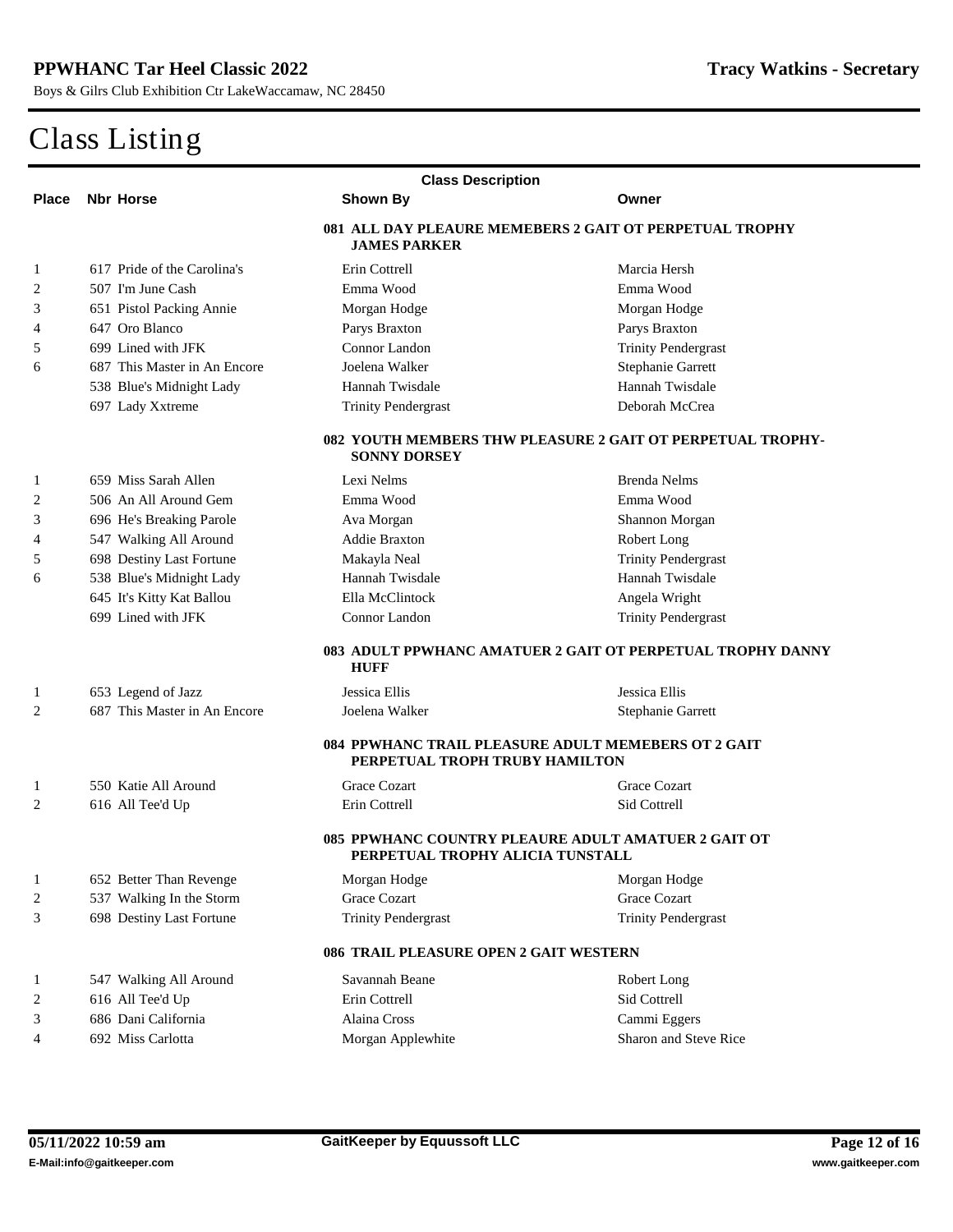| <b>Class Description</b> |                                                  |                                           |                              |  |  |  |
|--------------------------|--------------------------------------------------|-------------------------------------------|------------------------------|--|--|--|
| <b>Place</b>             | <b>Nbr Horse</b>                                 | <b>Shown By</b>                           | Owner                        |  |  |  |
|                          | 087 COUNTRY PLEASURE WESTERN ADULT 2 GAIT        |                                           |                              |  |  |  |
| 1                        | 537 Walking In the Storm                         | <b>Grace Cozart</b>                       | <b>Grace Cozart</b>          |  |  |  |
| 2                        | <b>652 Better Than Revenge</b>                   | <b>Morgan Hodge</b>                       | <b>Morgan Hodge</b>          |  |  |  |
| 3                        | <b>689 Whiskey Business</b>                      | <b>Shannon Morgan</b>                     | <b>Shannon Morgan</b>        |  |  |  |
| 4                        | 682 I'm Sleight of Hand                          | <b>Kathie Crellin</b>                     | <b>Kathie Crellin</b>        |  |  |  |
| 5                        | 548 Crimson in Dixie                             | <b>Trinity Pendergrast</b>                | <b>Clara Vick</b>            |  |  |  |
|                          | <b>088 ALL DAY PLEASURE AOT WESTERN 2 GAIT</b>   |                                           |                              |  |  |  |
| 1                        | 507 I'm June Cash                                | Emma Wood                                 | Emma Wood                    |  |  |  |
| $\mathbf{2}$             | 617 Pride of the Carolina's                      | <b>Erin Cottrell</b>                      | <b>Marcia Hersh</b>          |  |  |  |
| 3                        | <b>651 Pistol Packing Annie</b>                  | <b>Morgan Hodge</b>                       | <b>Morgan Hodge</b>          |  |  |  |
| 4                        | 549 A Stormy Summer                              | <b>Grace Cozart</b>                       | <b>Grace Cozart</b>          |  |  |  |
| 5                        | 538 Blue's Midnight Lady                         | <b>Hannah Twisdale</b>                    | <b>Hannah Twisdale</b>       |  |  |  |
| 6                        | 647 Oro Blanco                                   | <b>Parys Braxton</b>                      | <b>Parys Braxton</b>         |  |  |  |
|                          | 623 Delight's Lady Rhythm                        | <b>Addie Braxton</b>                      | <b>Addie Braxton</b>         |  |  |  |
|                          | 646 Lined Up Jade                                | <b>Koen Momis</b>                         | <b>Koen Morris</b>           |  |  |  |
|                          | 656 Eldora                                       | <b>Jaimee Clary</b>                       | <b>Jaimee Clary</b>          |  |  |  |
|                          | 676 Money of Joy                                 | <b>Sarah Beth Arnold</b>                  | <b>Sarah Beth Arnold</b>     |  |  |  |
|                          | 687 This Master in An Encore                     | <b>Connor Landon</b>                      | <b>Stephanie Garrett</b>     |  |  |  |
|                          | 699 Lined with JFK                               | <b>Trinity Pendergrast</b>                | <b>Trinity Pendergrast</b>   |  |  |  |
|                          | 089 TRAIL PLEASURE WESTERN YOUTH 2 GAIT          |                                           |                              |  |  |  |
| 1                        | 696 He's Breaking Parole                         | <b>Ava Morgan</b>                         | <b>Shannon Morgan</b>        |  |  |  |
| $\mathbf{2}$             | 547 Walking All Around                           | <b>Addie Braxton</b>                      | <b>Robert Long</b>           |  |  |  |
|                          | <b>090 COUNTRY PLEASURE WESTERN YOUTH 2 GAIT</b> |                                           |                              |  |  |  |
| 1                        | 506 An All Around Gem                            | Emma Wood                                 | Emma Wood                    |  |  |  |
| 2                        | 659 Miss Sarah Allen                             | Lexi Nelms                                | <b>Brenda Nelms</b>          |  |  |  |
| 3                        | <b>698 Destiny Last Fortune</b>                  | Makayla Neal                              | <b>Trinity Pendergrast</b>   |  |  |  |
| 4                        | <b>652 Better Than Revenge</b>                   | <b>Parys Braxton</b>                      | <b>Morgan Hodge</b>          |  |  |  |
| 5                        | 548 Crimson in Dixie                             | <b>Bailey Overby</b>                      | <b>Clara Vick</b>            |  |  |  |
|                          |                                                  | 091 WESTERN TRAIL PLEASURE RACKING 2 GAIT |                              |  |  |  |
| 1                        | <b>690 Nine's Majorette</b>                      | <b>Steve Rice</b>                         | <b>Sharon and Steve Rice</b> |  |  |  |
|                          | 092 TRAIL PLEASURE AMATUER 2 GAIT WESTERN        |                                           |                              |  |  |  |
| 1                        | 550 Katie All Around                             | <b>Grace Cozart</b>                       | <b>Grace Cozart</b>          |  |  |  |
| $\mathbf{2}$             | 616 All Tee'd Up                                 | <b>Erin Cottrell</b>                      | <b>Sid Cottrell</b>          |  |  |  |
| 3                        | 546 Dancing All Around                           | <b>Sarah Laney</b>                        | <b>Robert Long</b>           |  |  |  |
| 4                        | 547 Walking All Around                           | <b>Savannah Beane</b>                     | <b>Robert Long</b>           |  |  |  |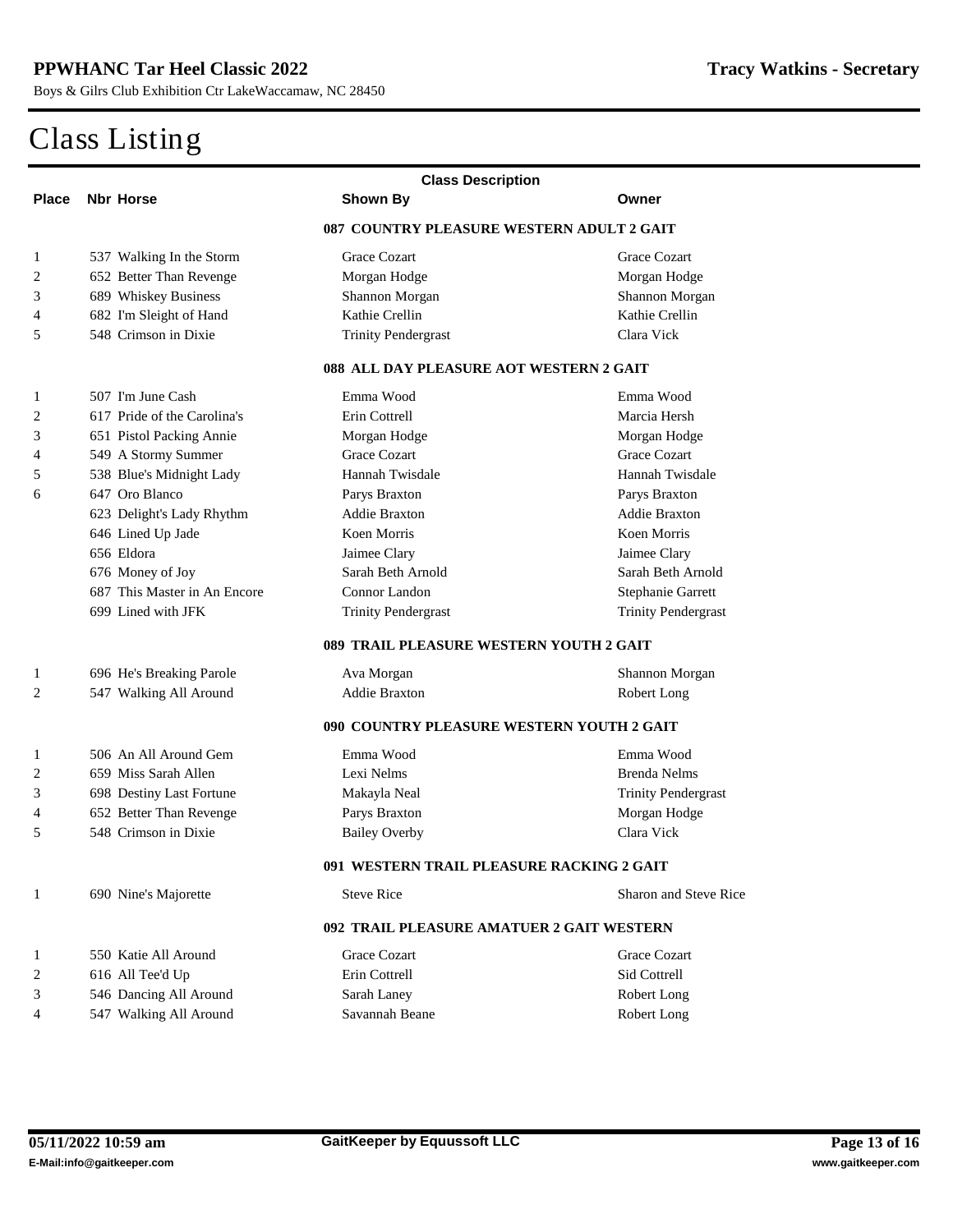|                                         | <b>Class Description</b>                                 |                                        |                            |  |  |  |
|-----------------------------------------|----------------------------------------------------------|----------------------------------------|----------------------------|--|--|--|
| <b>Place</b>                            | <b>Nbr Horse</b>                                         | <b>Shown By</b>                        | Owner                      |  |  |  |
|                                         | 093 ALL DAY PLEASURE WESTERN YOUTH 2 GAIT                |                                        |                            |  |  |  |
| 1                                       | 685 El Tresor                                            | <b>Kenzie Walker</b>                   | <b>Lyn Montgomery</b>      |  |  |  |
| 2                                       | 507 I'm June Cash                                        | Emma Wood                              | Emma Wood                  |  |  |  |
| 3                                       | 660 You Are Always On My Mind                            | <b>Lexi Nelms</b>                      | <b>Brenda Nelms</b>        |  |  |  |
| 4                                       | 699 Lined with JFK                                       | <b>Connor Landon</b>                   | <b>Trinity Pendergrast</b> |  |  |  |
| 5                                       | 538 Blue's Midnight Lady                                 | <b>Hannah Twisdale</b>                 | <b>Hannah Twisdale</b>     |  |  |  |
| 6                                       | 647 Oro Blanco                                           | <b>Parys Braxton</b>                   | <b>Parys Braxton</b>       |  |  |  |
|                                         | 623 Delight's Lady Rhythm                                | <b>Addie Braxton</b>                   | <b>Addie Braxton</b>       |  |  |  |
|                                         | 645 It's Kitty Kat Ballou                                | <b>Ella McClintock</b>                 | <b>Angela Wright</b>       |  |  |  |
| 094 COUNTRY PLEASURE AOT 2 GAIT WESTERN |                                                          |                                        |                            |  |  |  |
| 1                                       | 537 Walking In the Storm                                 | <b>Grace Cozart</b>                    | <b>Grace Cozart</b>        |  |  |  |
| 2                                       | 506 An All Around Gem                                    | Emma Wood                              | Emma Wood                  |  |  |  |
| 3                                       | 548 Crimson in Dixie                                     | <b>Bailey Overby</b>                   | <b>Clara Vick</b>          |  |  |  |
| 4                                       | <b>652 Better Than Revenge</b>                           | <b>Morgan Hodge</b>                    | <b>Morgan Hodge</b>        |  |  |  |
| 5                                       | <b>698 Destiny Last Fortune</b>                          | Makayla Neal                           | <b>Trinity Pendergrast</b> |  |  |  |
| 095 TWH PLEASURE WESTERN OPEN 2 GAIT    |                                                          |                                        |                            |  |  |  |
| 1                                       | <b>681 Wolf's Dirty Money</b>                            | <b>Morgan Applewhite</b>               | <b>Cindy Nixon</b>         |  |  |  |
| 2                                       | 653 Legend of Jazz                                       | <b>Jessica Ellis</b>                   | <b>Jessica Ellis</b>       |  |  |  |
| 3                                       | <b>698 Destiny Last Fortune</b>                          | Makayla Neal                           | <b>Trinity Pendergrast</b> |  |  |  |
| 4                                       | 697 Lady Xxtreme                                         | <b>Trinity Pendergrast</b>             | <b>Deborah McCrea</b>      |  |  |  |
| 5                                       | 656 Eldora                                               | <b>Jaimee Clary</b>                    | <b>Jaimee Clary</b>        |  |  |  |
| 6                                       | 686 Dani California                                      | <b>Cammi Eggers</b>                    | <b>Cammi Eggers</b>        |  |  |  |
|                                         | 623 Delight's Lady Rhythm                                | <b>Addie Braxton</b>                   | <b>Addie Braxton</b>       |  |  |  |
|                                         | 647 Oro Blanco                                           | Parys Braxton                          | <b>Parys Braxton</b>       |  |  |  |
|                                         | 684 Magics Bright Sunrise                                | <b>Roey Mobley</b>                     | <b>David Knight</b>        |  |  |  |
|                                         |                                                          | 096 LITE SHOD WESTERN OPEN 3 GAIT      |                            |  |  |  |
|                                         |                                                          | <b>No Entries</b>                      |                            |  |  |  |
|                                         |                                                          | 097 TRAIL PLEASURE WESTERN OPEN 3 GAIT |                            |  |  |  |
| 1                                       | 686 Dani California                                      | <b>Alaina Cross</b>                    | Cammi Eggers               |  |  |  |
|                                         | 098 CLASSIC PARK WESTERTN OPEN 3 GAIT                    |                                        |                            |  |  |  |
| <b>No Entries</b>                       |                                                          |                                        |                            |  |  |  |
|                                         | 099 COUNTRY PLEASURE OPEN WESTERN 2 GAIT                 |                                        |                            |  |  |  |
| 1                                       | 659 Miss Sarah Allen                                     | <b>Lexi Nelms</b>                      | <b>Brenda Nelms</b>        |  |  |  |
|                                         | <b>100 LITE SHOD CLASSIC PARK AMATUER 2 GAIT WESTERN</b> |                                        |                            |  |  |  |
| <b>No Entries</b>                       |                                                          |                                        |                            |  |  |  |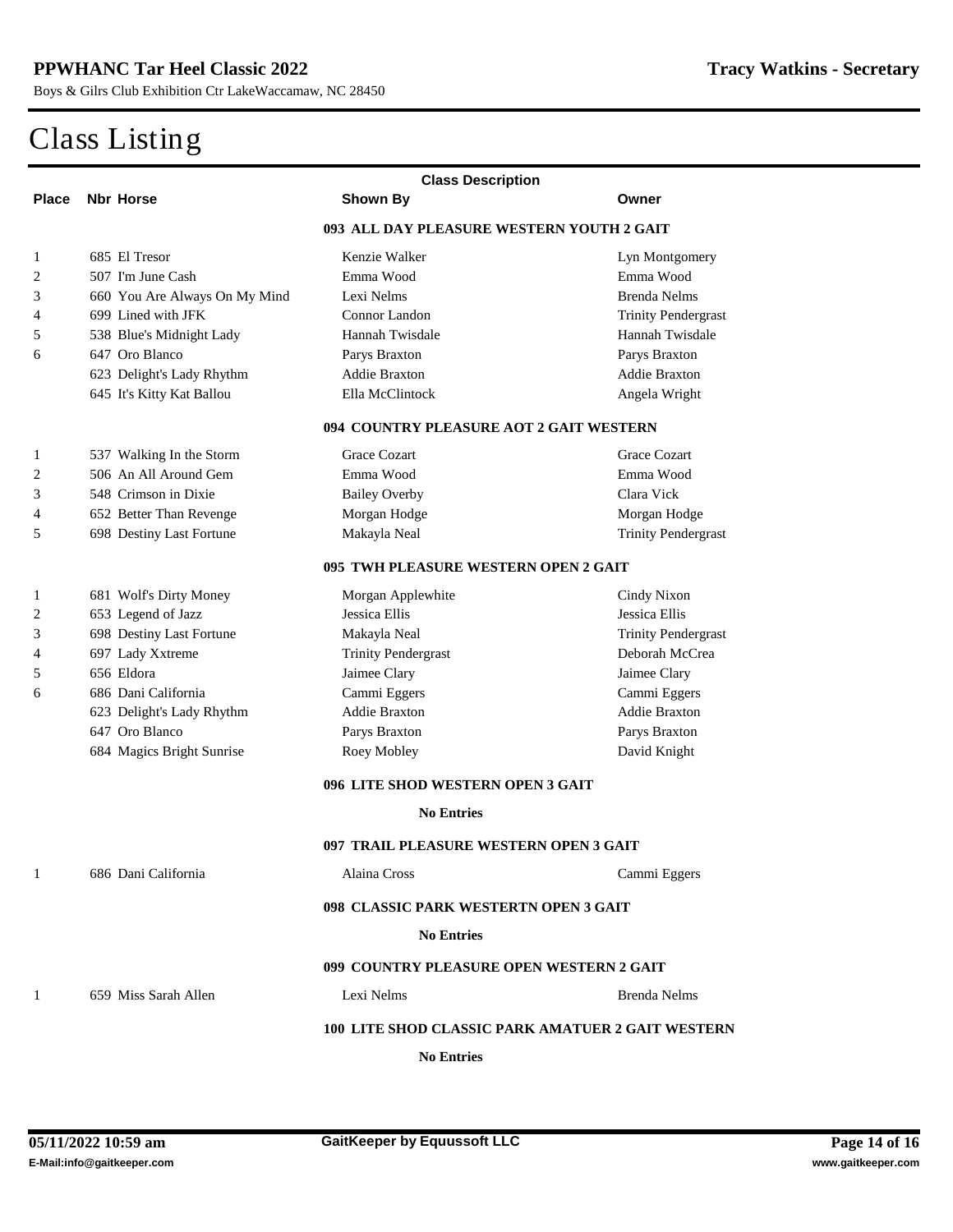| <b>Class Description</b>               |                                                |                          |                          |  |  |  |  |
|----------------------------------------|------------------------------------------------|--------------------------|--------------------------|--|--|--|--|
| <b>Place</b>                           | <b>Nbr Horse</b>                               | <b>Shown By</b>          | Owner                    |  |  |  |  |
| 101 11 & UNDER 2 GAIT WESTERN          |                                                |                          |                          |  |  |  |  |
| 1                                      | 543 Twilight Blue                              | <b>Etta Rose Ellis</b>   | <b>Jessica Ellis</b>     |  |  |  |  |
| $\overline{2}$                         | 645 It's Kitty Kat Ballou                      | <b>Ella McClintock</b>   | <b>Angela Wright</b>     |  |  |  |  |
|                                        | <b>102 CLASSIC PARK AMATEUR 2 GAIT WESTERN</b> |                          |                          |  |  |  |  |
| <b>No Entries</b>                      |                                                |                          |                          |  |  |  |  |
| 103 STOCK SEAT EQUITATION 2 GAIT       |                                                |                          |                          |  |  |  |  |
| 1                                      | 660 You Are Always On My Mind                  | Lexi Nelms               | <b>Brenda Nelms</b>      |  |  |  |  |
| 2                                      | 647 Oro Blanco                                 | <b>Parys Braxton</b>     | <b>Parys Braxton</b>     |  |  |  |  |
| 3                                      | 676 Money of Joy                               | <b>Sarah Beth Arnold</b> | <b>Sarah Beth Arnold</b> |  |  |  |  |
|                                        | 104 STOCK SEAT EQUITATION 3 GAIT               |                          |                          |  |  |  |  |
| <b>No Entries</b>                      |                                                |                          |                          |  |  |  |  |
|                                        |                                                | <b>105 WATER GLASS</b>   |                          |  |  |  |  |
| 1                                      | 660 You Are Always On My Mind                  | Lexi Nelms               | <b>Brenda Nelms</b>      |  |  |  |  |
| 2                                      | 647 Oro Blanco                                 | <b>Parys Braxton</b>     | <b>Parys Braxton</b>     |  |  |  |  |
| 3                                      | 623 Delight's Lady Rhythm                      | <b>Addie Braxton</b>     | <b>Addie Braxton</b>     |  |  |  |  |
|                                        |                                                | 106 EGG AND SPOON        |                          |  |  |  |  |
| 1                                      | 660 You Are Always On My Mind                  | Lexi Nelms               | <b>Brenda Nelms</b>      |  |  |  |  |
| 2                                      | 647 Oro Blanco                                 | Parys Braxton            | <b>Parys Braxton</b>     |  |  |  |  |
| 3                                      | 623 Delight's Lady Rhythm                      | <b>Addie Braxton</b>     | <b>Addie Braxton</b>     |  |  |  |  |
|                                        |                                                | 107 RIDE A BUCK          |                          |  |  |  |  |
|                                        |                                                | <b>No Entries</b>        |                          |  |  |  |  |
| <b>108 TRAIL OBSTACLE ADULT 2 GAIT</b> |                                                |                          |                          |  |  |  |  |
| 1                                      | 656 Eldora                                     | Jaimee Clary             | <b>Jaimee Clary</b>      |  |  |  |  |
| $\boldsymbol{2}$                       | 676 Money of Joy                               | Alta Amold               | <b>Sarah Beth Arnold</b> |  |  |  |  |
| 3                                      | <b>652 Better Than Revenge</b>                 | <b>Morgan Hodge</b>      | <b>Morgan Hodge</b>      |  |  |  |  |
| 4                                      | <b>651 Pistol Packing Annie</b>                | <b>Morgan Hodge</b>      | <b>Morgan Hodge</b>      |  |  |  |  |
| <b>109 TRAIL OBSTACLE YOUTH 2 GAIT</b> |                                                |                          |                          |  |  |  |  |
| 1                                      | 659 Miss Sarah Allen                           | Lexi Nelms               | <b>Brenda Nelms</b>      |  |  |  |  |
| 2                                      | 660 You Are Always On My Mind                  | Lexi Nelms               | <b>Brenda Nelms</b>      |  |  |  |  |
| 3                                      | 647 Oro Blanco                                 | <b>Parys Braxton</b>     | <b>Parys Braxton</b>     |  |  |  |  |
| 4                                      | 655 Bandit's Renegade GGF                      | <b>Olivia Ezell</b>      | <b>Jaimee Clary</b>      |  |  |  |  |
| 110 WESTERN RIDING                     |                                                |                          |                          |  |  |  |  |
|                                        |                                                |                          |                          |  |  |  |  |

**No Entries**